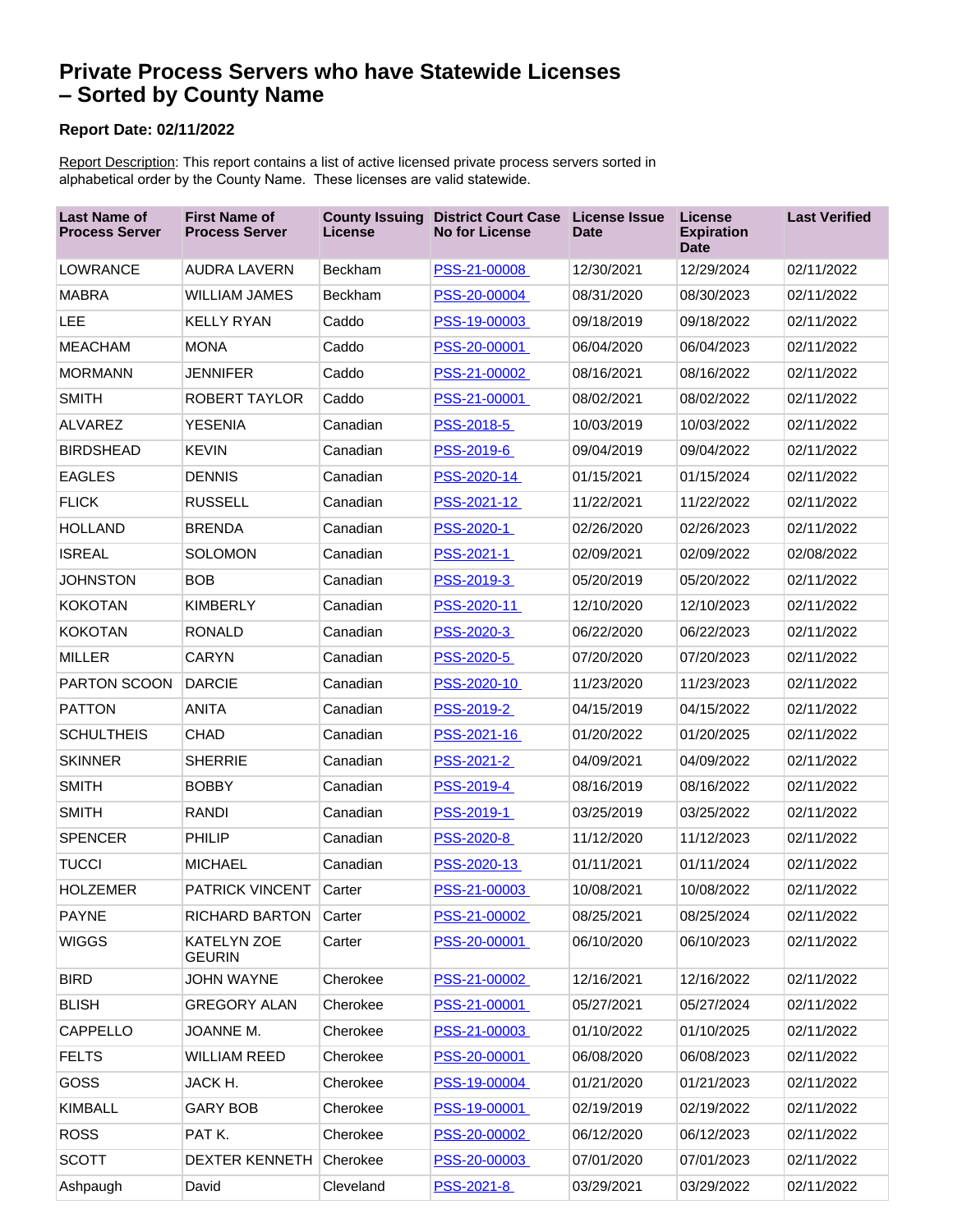| <b>Last Name of</b><br><b>Process Server</b> | <b>First Name of</b><br><b>Process Server</b> | <b>County Issuing</b><br>License | <b>District Court Case</b><br><b>No for License</b> | License Issue<br><b>Date</b> | <b>License</b><br><b>Expiration</b><br><b>Date</b> | <b>Last Verified</b> |
|----------------------------------------------|-----------------------------------------------|----------------------------------|-----------------------------------------------------|------------------------------|----------------------------------------------------|----------------------|
| <b>BELL</b>                                  | Perry                                         | Cleveland                        | PSS-2021-6                                          | 03/08/2021                   | 03/08/2024                                         | 02/11/2022           |
| Blea                                         | Alexander                                     | Cleveland                        | PSS-2020-6                                          | 06/19/2020                   | 06/19/2023                                         | 02/11/2022           |
| <b>BLEA</b>                                  | <b>DIANNA</b>                                 | Cleveland                        | PSS-2021-33                                         | 12/23/2021                   | 12/23/2024                                         | 02/11/2022           |
| <b>Blea</b>                                  | Richard                                       | Cleveland                        | PSS-2021-12                                         | 05/18/2021                   | 05/18/2024                                         | 02/11/2022           |
| Borrego                                      | Krista                                        | Cleveland                        | PSS-2020-17                                         | 10/13/2020                   | 10/13/2023                                         | 02/11/2022           |
| Burris                                       | Kyle                                          | Cleveland                        | PSS-2021-28                                         | 11/10/2021                   | 11/10/2024                                         | 02/11/2022           |
| <b>Bybee</b>                                 | Bill                                          | Cleveland                        | PSS-2021-26                                         | 11/03/2021                   | 11/03/2022                                         | 02/11/2022           |
| Clark                                        | James                                         | Cleveland                        | PSS-2021-16                                         | 06/17/2021                   | 06/17/2022                                         | 02/11/2022           |
| Clark                                        | James                                         | Cleveland                        | PSS-2021-17                                         | 06/17/2021                   | 06/17/2024                                         | 02/11/2022           |
| <b>Dick</b>                                  | Daniel                                        | Cleveland                        | PSS-2021-22                                         | 09/23/2021                   | 09/23/2024                                         | 02/11/2022           |
| Drayer Esquibel                              | Michelle                                      | Cleveland                        | PSS-2021-27                                         | 11/08/2021                   | 11/08/2022                                         | 02/11/2022           |
| Dudley                                       | Aaron                                         | Cleveland                        | PSS-2021-7                                          | 03/08/2021                   | 03/08/2022                                         | 02/11/2022           |
| Duke                                         | Gary                                          | Cleveland                        | PSS-2021-31                                         | 12/07/2021                   | 12/07/2024                                         | 02/11/2022           |
| Edwards                                      | Alana                                         | Cleveland                        | PSS-2020-11                                         | 08/26/2020                   | 08/26/2023                                         | 02/11/2022           |
| Einhorn                                      | Dorothy                                       | Cleveland                        | PSS-2020-5                                          | 03/27/2020                   | 03/27/2023                                         | 02/11/2022           |
| Einhorn                                      | Jay                                           | Cleveland                        | PSS-2020-23                                         | 12/22/2020                   | 12/22/2023                                         | 02/11/2022           |
| Ernst                                        | Chad                                          | Cleveland                        | PSS-2021-10                                         | 04/30/2021                   | 04/30/2024                                         | 02/11/2022           |
| Floyd                                        | Rodney                                        | Cleveland                        | PSS-2019-11                                         | 04/15/2019                   | 04/15/2022                                         | 02/11/2022           |
| Fowler                                       | Denielle                                      | Cleveland                        | PSS-2021-24                                         | 09/24/2021                   | 09/24/2024                                         | 02/11/2022           |
| Fowler                                       | Jason                                         | Cleveland                        | PSS-2021-23                                         | 09/24/2021                   | 09/24/2024                                         | 02/11/2022           |
| Green                                        | Brittany                                      | Cleveland                        | PSS-2021-9                                          | 04/20/2021                   | 04/20/2022                                         | 02/11/2022           |
| Hargett                                      | <b>Rick</b>                                   | Cleveland                        | PSS-2019-1                                          | 02/06/2019                   | 02/06/2022                                         | 02/05/2022           |
| Kilmer                                       | Ashleigh                                      | Cleveland                        | PSS-2021-20                                         | 09/03/2021                   | 09/03/2022                                         | 02/11/2022           |
| Kpiele Poda                                  | Dieudonne                                     | Cleveland                        | PSS-2020-10                                         | 08/26/2020                   | 08/26/2023                                         | 02/11/2022           |
| Lewis                                        | Kimi                                          | Cleveland                        | PSS-2019-12                                         | 04/18/2019                   | 04/18/2022                                         | 02/11/2022           |
| Little                                       | Rodney                                        | Cleveland                        | PSS-2019-17                                         | 05/23/2019                   | 05/23/2022                                         | 02/11/2022           |
| Locke                                        | Charles                                       | Cleveland                        | PSS-2021-5                                          | 03/05/2021                   | 03/05/2024                                         | 02/11/2022           |
| Lopez                                        | Angela                                        | Cleveland                        | PSS-2022-1                                          | 02/02/2022                   | 02/02/2025                                         | 02/11/2022           |
| Lung Close                                   | Heather                                       | Cleveland                        | PSS-2021-13                                         | 05/25/2021                   | 05/25/2022                                         | 02/11/2022           |
| Madory                                       | Angela                                        | Cleveland                        | PSS-2020-25                                         | 01/08/2021                   | 01/08/2024                                         | 02/11/2022           |
| Mayfield                                     | Kimberly                                      | Cleveland                        | PSS-2021-29                                         | 12/06/2021                   | 12/06/2024                                         | 02/11/2022           |
| Mayfield                                     | Stefen                                        | Cleveland                        | PSS-2021-19                                         | 08/27/2021                   | 08/27/2022                                         | 02/11/2022           |
| Meyers                                       | Jenifer                                       | Cleveland                        | PSS-2021-18                                         | 07/15/2021                   | 07/15/2024                                         | 02/11/2022           |
| Moore                                        | <b>Brandon</b>                                | Cleveland                        | PSS-2019-10                                         | 04/08/2019                   | 04/08/2022                                         | 02/11/2022           |
| Moore                                        | Crystal                                       | Cleveland                        | PSS-2021-2                                          | 02/08/2021                   | 02/08/2024                                         | 02/11/2022           |
| <b>OPAT</b>                                  | <b>KRYSTAL</b>                                | Cleveland                        | PSS-2021-15                                         | 06/09/2021                   | 06/09/2022                                         | 02/11/2022           |
| Pelton                                       | Christopher                                   | Cleveland                        | PSS-2021-11                                         | 05/05/2021                   | 05/05/2022                                         | 02/11/2022           |
| Perryman                                     | Katherine                                     | Cleveland                        | PSS-2019-13                                         | 04/30/2019                   | 04/30/2022                                         | 02/11/2022           |
| Perryman                                     | Terry                                         | Cleveland                        | PSS-2020-7                                          | 06/22/2020                   | 06/22/2023                                         | 02/11/2022           |
| Ramirez                                      | Randy                                         | Cleveland                        | PSS-2019-25                                         | 10/22/2019                   | 10/22/2022                                         | 02/11/2022           |
| Reynolds                                     | Michael                                       | Cleveland                        | PSS-2019-19                                         | 07/30/2019                   | 07/30/2022                                         | 02/11/2022           |
| Ritter                                       | Melissa                                       | Cleveland                        | PSS-2021-21                                         | 09/07/2021                   | 09/07/2024                                         | 02/11/2022           |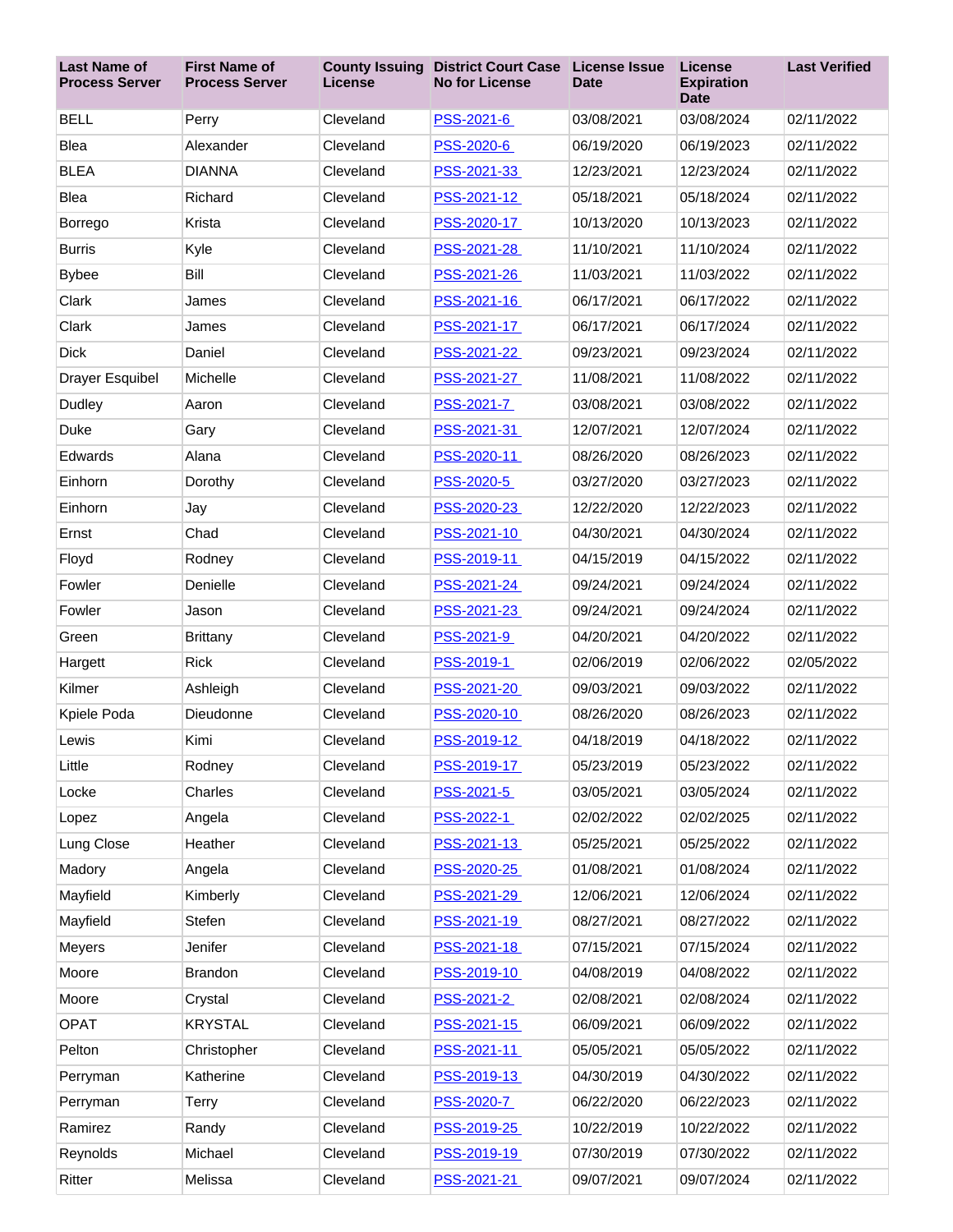| <b>Last Name of</b><br><b>Process Server</b> | <b>First Name of</b><br><b>Process Server</b> | License   | <b>County Issuing District Court Case</b><br><b>No for License</b> | <b>License Issue</b><br><b>Date</b> | License<br><b>Expiration</b><br><b>Date</b> | <b>Last Verified</b> |
|----------------------------------------------|-----------------------------------------------|-----------|--------------------------------------------------------------------|-------------------------------------|---------------------------------------------|----------------------|
| Roden                                        | Scotty                                        | Cleveland | PSS-2021-25                                                        | 10/29/2021                          | 10/29/2024                                  | 02/11/2022           |
| Schlehuber                                   | Nancy                                         | Cleveland | PSS-2019-7                                                         | 03/22/2019                          | 03/22/2022                                  | 02/11/2022           |
| Shephard                                     | Kimberly                                      | Cleveland | PSS-2020-14                                                        | 09/18/2020                          | 09/18/2023                                  | 02/11/2022           |
| Shephard                                     | Michael                                       | Cleveland | PSS-2021-3                                                         | 02/09/2021                          | 02/09/2024                                  | 02/11/2022           |
| Sills                                        | Duston                                        | Cleveland | PSS-2019-24                                                        | 10/15/2019                          | 10/15/2022                                  | 02/11/2022           |
| Snake                                        | Amber                                         | Cleveland | PSS-2020-21                                                        | 11/18/2020                          | 11/18/2023                                  | 02/11/2022           |
| Stringer                                     | Virgil                                        | Cleveland | PSS-2020-24                                                        | 12/31/2020                          | 12/31/2023                                  | 02/11/2022           |
| Taylor                                       | Alma                                          | Cleveland | PSS-2019-15                                                        | 05/14/2019                          | 05/14/2022                                  | 02/11/2022           |
| Taylor                                       | Joanna                                        | Cleveland | PSS-2021-4                                                         | 02/24/2021                          | 02/24/2022                                  | 02/11/2022           |
| Thomas                                       | Sara                                          | Cleveland | PSS-2019-27                                                        | 11/05/2019                          | 11/05/2022                                  | 02/11/2022           |
| Waggoner                                     | Stephen                                       | Cleveland | PSS-2021-14                                                        | 06/01/2021                          | 06/01/2024                                  | 02/11/2022           |
| Ward                                         | Sharon                                        | Cleveland | PSS-2019-18                                                        | 06/21/2019                          | 06/21/2022                                  | 02/11/2022           |
| Whitson                                      | Randall                                       | Cleveland | PSS-2019-20                                                        | 07/31/2019                          | 07/31/2022                                  | 02/11/2022           |
| Williams                                     | Amber                                         | Cleveland | PSS-2019-14                                                        | 05/06/2019                          | 05/06/2022                                  | 02/11/2022           |
| <b>NIX</b>                                   | <b>RICKY DALE</b>                             | Coal      | PSS-16-00001                                                       | 08/15/2019                          | 08/15/2022                                  | 02/11/2022           |
| <b>BOREN</b>                                 | <b>TERRY</b>                                  | Comanche  | PSS-2020-2                                                         | 02/13/2020                          | 02/13/2023                                  | 02/11/2022           |
| <b>CARTER</b>                                | <b>WILLIE</b>                                 | Comanche  | PSS-2021-2                                                         | 09/28/2021                          | 09/28/2022                                  | 02/11/2022           |
| <b>FORD</b>                                  | <b>BOBBY</b>                                  | Comanche  | PSS-2019-4                                                         | 05/08/2019                          | 05/08/2022                                  | 02/11/2022           |
| <b>GRESHAM</b>                               | <b>FAWN</b>                                   | Comanche  | PSS-2019-5                                                         | 05/31/2019                          | 05/31/2022                                  | 02/11/2022           |
| IN RE:                                       |                                               | Comanche  | PSS-2020-8                                                         | 11/06/2020                          | 11/06/2023                                  | 02/11/2022           |
| IN RE:                                       |                                               | Comanche  | PSS-2020-9                                                         | 12/02/2020                          | 12/02/2023                                  | 02/11/2022           |
| IN RE: PROCESS<br><b>SERVER</b>              |                                               | Comanche  | PSS-2020-4                                                         | 07/28/2020                          | 07/28/2023                                  | 02/11/2022           |
| IN RE: PROCESS<br><b>SERVER</b>              |                                               | Comanche  | PSS-2019-3                                                         | 04/11/2019                          | 04/11/2022                                  | 02/11/2022           |
| IN RE: PROCESS<br><b>SERVER</b>              |                                               | Comanche  | PSS-2019-4                                                         | 05/08/2019                          | 05/08/2022                                  | 02/11/2022           |
| IN RE: PROCESS<br><b>SERVER</b>              |                                               | Comanche  | <b>PSS-2019-5</b>                                                  | 05/31/2019                          | 05/31/2022                                  | 02/11/2022           |
| IN RE: PROCESS<br><b>SERVER</b>              |                                               | Comanche  | PSS-2020-2                                                         | 02/13/2020                          | 02/13/2023                                  | 02/11/2022           |
| IN RE: PROCESS<br><b>SERVER</b>              |                                               | Comanche  | PSS-2020-3                                                         | 02/24/2020                          | 02/24/2023                                  | 02/11/2022           |
| IN RE: PROCESS<br><b>SERVER</b>              |                                               | Comanche  | PSS-2021-2                                                         | 09/28/2021                          | 09/28/2022                                  | 02/11/2022           |
| IN RE: PROCESS<br><b>SERVER</b>              |                                               | Comanche  | PSS-2021-4                                                         | 10/11/2021                          | 10/11/2024                                  | 02/11/2022           |
| <b>MONTGOMERY</b>                            | <b>BRIAN</b>                                  | Comanche  | <b>PSS-2020-5</b>                                                  | 09/10/2020                          | 09/10/2023                                  | 02/11/2022           |
| <b>NEILSON</b>                               | <b>JAMIE</b>                                  | Comanche  | PSS-2019-6                                                         | 09/11/2019                          | 09/11/2022                                  | 02/11/2022           |
| <b>PETERSEN</b>                              | ANDRE                                         | Comanche  | PSS-2020-9                                                         | 12/02/2020                          | 12/02/2023                                  | 02/11/2022           |
| <b>PIERCE</b>                                | <b>JAMES</b>                                  | Comanche  | PSS-2019-2                                                         | 03/14/2019                          | 03/14/2022                                  | 02/11/2022           |
| RE:<br><b>APPLICATION OF</b>                 |                                               | Comanche  | <b>PSS-2020-5</b>                                                  | 09/10/2020                          | 09/10/2023                                  | 02/11/2022           |
| <b>RE: APPLICATION</b><br>OF                 |                                               | Comanche  | PSS-2019-6                                                         | 09/11/2019                          | 09/11/2022                                  | 02/11/2022           |
| <b>RE: APPLICATION</b><br>OF                 |                                               | Comanche  | PSS-2019-7                                                         | 10/04/2019                          | 10/04/2022                                  | 02/11/2022           |
| <b>RE: APPLICATION</b><br><b>OF</b>          |                                               | Comanche  | PSS-2021-1                                                         | 02/25/2021                          | 02/25/2024                                  | 02/11/2022           |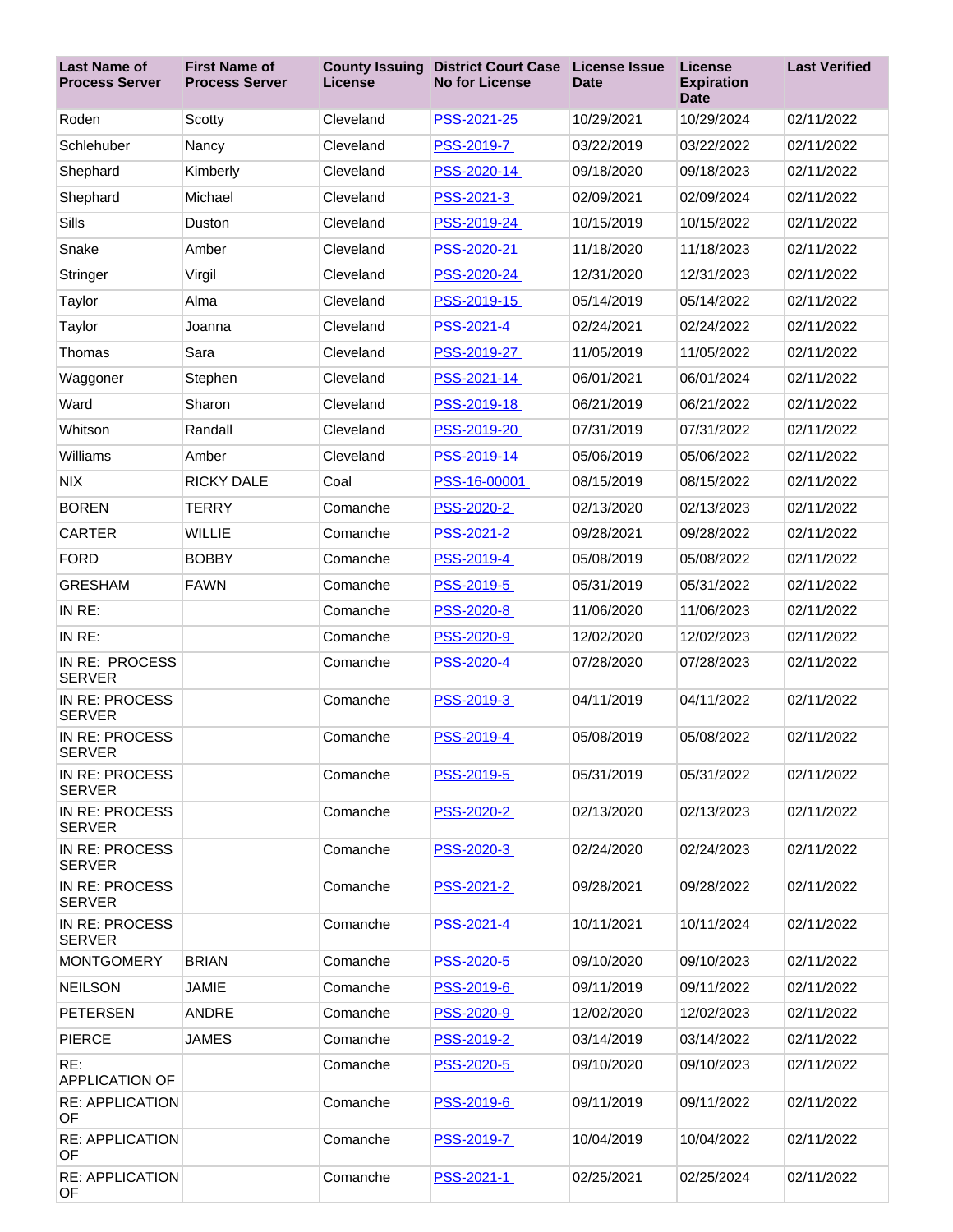| <b>Last Name of</b><br><b>Process Server</b> | <b>First Name of</b><br><b>Process Server</b> | License      | <b>County Issuing District Court Case</b><br><b>No for License</b> | <b>License Issue</b><br><b>Date</b> | License<br><b>Expiration</b><br><b>Date</b> | <b>Last Verified</b> |
|----------------------------------------------|-----------------------------------------------|--------------|--------------------------------------------------------------------|-------------------------------------|---------------------------------------------|----------------------|
| <b>RE: APPLICATION</b><br>OF                 |                                               | Comanche     | PSS-2021-3                                                         | 10/08/2021                          | 10/08/2024                                  | 02/11/2022           |
| <b>RILEY</b>                                 | <b>ALEC</b>                                   | Comanche     | PSS-2020-3                                                         | 02/24/2020                          | 02/24/2023                                  | 02/11/2022           |
| <b>RILEY</b>                                 | <b>RANDY</b>                                  | Comanche     | PSS-2021-4                                                         | 10/11/2021                          | 10/11/2024                                  | 02/11/2022           |
| <b>RILEY</b>                                 | <b>TRACI</b>                                  | Comanche     | <b>PSS-2019-7</b>                                                  | 10/04/2019                          | 10/04/2022                                  | 02/11/2022           |
| <b>ROPER</b>                                 | <b>WILLIAM</b>                                | Comanche     | <b>PSS-2020-8</b>                                                  | 11/06/2020                          | 11/06/2023                                  | 02/11/2022           |
| <b>STULTZ</b>                                | <b>ROBERT</b>                                 | Comanche     | PSS-2021-3                                                         | 10/08/2021                          | 10/08/2024                                  | 02/11/2022           |
| <b>TURNER</b>                                | <b>CHERYL</b>                                 | Comanche     | PSS-2019-3                                                         | 04/11/2019                          | 04/11/2022                                  | 02/11/2022           |
| <b>WASHINGTON</b>                            | <b>CHARLES</b>                                | Comanche     | PSS-2021-1                                                         | 02/25/2021                          | 02/25/2024                                  | 02/11/2022           |
| <b>WILKINSON</b>                             | <b>JAMES</b>                                  | Comanche     | PSS-2020-4                                                         | 07/28/2020                          | 07/28/2023                                  | 02/11/2022           |
| <b>DAMERON</b>                               | <b>DARIN MATTHEW</b>                          | Craig        | PSS-19-00002                                                       | 03/20/2019                          | 03/20/2022                                  | 02/11/2022           |
| <b>DANIELS</b>                               | <b>DAVID MICHAEL</b>                          | Craig        | PSS-19-00003                                                       | 07/22/2019                          | 07/22/2022                                  | 02/11/2022           |
| <b>DAVENPORT</b>                             | <b>DENVER LEWIS</b>                           | Craig        | PSS-18-00001                                                       | 03/12/2018                          | 03/12/2024                                  | 02/11/2022           |
| <b>GREENFEATHER</b>                          | <b>RICKY CLAYTON</b>                          | Craig        | PSS-21-00003                                                       | 04/16/2021                          | 04/16/2024                                  | 02/11/2022           |
| <b>PECK</b>                                  | <b>EDWARD HANNON</b>                          | Craig        | PSS-21-00002                                                       | 03/24/2021                          | 03/24/2022                                  | 02/11/2022           |
| <b>ANDERSON</b>                              | <b>RICK</b>                                   | Creek (Sapul | PSS-20-00006                                                       | 11/30/2020                          | 11/30/2023                                  | 02/11/2022           |
| <b>COOK</b>                                  | <b>DELMER LYNN</b>                            | Creek (Sapul | PSS-21-00001                                                       | 04/05/2021                          | 04/05/2023                                  | 02/11/2022           |
| <b>GASS</b>                                  | <b>KASSIE MIGUELE</b>                         | Creek (Sapul | PSS-21-00003                                                       | 07/26/2021                          | 07/26/2024                                  | 02/11/2022           |
| <b>HOOSIER</b>                               | <b>KALAB A</b>                                | Creek (Sapul | PSS-21-00002                                                       | 04/26/2021                          | 04/26/2022                                  | 02/11/2022           |
| <b>IVY</b>                                   | ROBERT D.                                     | Creek (Sapul | PSS-20-00002                                                       | 08/17/2020                          | 08/16/2023                                  | 02/11/2022           |
| <b>MILLER</b>                                | <b>BRIAN RICHARD</b>                          | Creek (Sapul | PSS-20-00005                                                       | 11/30/2020                          | 11/30/2023                                  | 02/11/2022           |
| <b>SAPULPA</b>                               | <b>MERLE</b>                                  | Creek (Sapul | PSS-19-00003                                                       | 01/13/2020                          | 01/13/2023                                  | 02/11/2022           |
| <b>WOOD</b>                                  | <b>JO</b>                                     | Creek (Sapul | PSS-21-00006                                                       | 09/13/2021                          | 09/13/2024                                  | 02/11/2022           |
| <b>WOOD</b>                                  | <b>RANDY</b>                                  | Creek (Sapul | PSS-21-00005                                                       | 09/13/2021                          | 09/13/2024                                  | 02/11/2022           |
| <b>YINGST</b>                                | <b>CALEP PAUL</b>                             | Creek (Sapul | PSS-21-00004                                                       | 08/16/2021                          | 08/16/2024                                  | 02/11/2022           |
| <b>BARTON</b>                                | <b>BRANDON FRED</b>                           | Custer       | PSS-20-00004                                                       | 09/21/2020                          | 09/21/2023                                  | 02/11/2022           |
| <b>BROWN</b>                                 | <b>CHAD MICHAEL</b>                           | Custer       | PSS-21-00001                                                       | 08/02/2021                          | 08/02/2022                                  | 02/11/2022           |
| GOOCH                                        | <b>BEN</b>                                    | Custer       | PSS-19-00003                                                       | 06/05/2019                          | 06/05/2022                                  | 02/11/2022           |
| <b>GREER</b>                                 | <b>TODD DOUGLAS</b>                           | Custer       | PSS-19-00001                                                       | 03/05/2019                          | 03/05/2022                                  | 02/11/2022           |
| <b>HUBER</b>                                 | <b>COLE CORNELL</b>                           | Custer       | PSS-21-00003                                                       | 11/15/2021                          | 11/15/2024                                  | 02/11/2022           |
| <b>MCCOMAS</b>                               | III PATRICK L.                                | Custer       | PSS-20-00003                                                       | 08/28/2020                          | 08/28/2023                                  | 02/11/2022           |
| <b>WILLIAMS</b>                              | LARRY L.                                      | Custer       | PSS-19-00004                                                       | 07/22/2019                          | 07/22/2022                                  | 02/11/2022           |
| <b>DAMERON</b>                               | <b>DARIN MATTHEW</b>                          | Delaware     | PSS-19-00001                                                       | 03/25/2019                          | 03/25/2022                                  | 02/11/2022           |
| <b>DAMERON</b>                               | <b>CLAYTON</b><br><b>MATTHEW</b>              | Delaware     | PSS-21-00001                                                       | 06/29/2021                          | 06/29/2022                                  | 02/11/2022           |
| ODLE                                         | <b>STEVE</b>                                  | Delaware     | PSS-20-00001                                                       | 03/16/2020                          | 03/16/2023                                  | 02/11/2022           |
| <b>PRICE</b>                                 | <b>DANIEL LEON</b>                            | Delaware     | PSS-20-00002                                                       | 01/27/2021                          | 01/27/2024                                  | 02/11/2022           |
| <b>PRICE</b>                                 | JAY J.                                        | Delaware     | PSS-21-00002                                                       | 07/02/2021                          | 07/02/2024                                  | 02/11/2022           |
| <b>ROBERTS</b>                               | CRAIG L.                                      | Delaware     | PSS-21-00003                                                       | 09/24/2021                          | 09/24/2022                                  | 02/11/2022           |
| <b>ASHCRAFT</b>                              | <b>ROCHELLE</b>                               | Garfield     | PSS-2019-2                                                         | 06/07/2019                          | 06/07/2022                                  | 02/11/2022           |
| GAEDE                                        | <b>SCOTT</b>                                  | Garfield     | PSS-2019-3                                                         | 07/23/2019                          | 07/23/2022                                  | 02/11/2022           |
| <b>MITCHELL</b>                              | <b>CHARLES</b>                                | Garfield     | PSS-2020-1                                                         | 03/25/2020                          | 03/25/2023                                  | 02/11/2022           |
| <b>MITCHELL</b>                              | <b>JASON</b>                                  | Garfield     | PSS-2019-4                                                         | 10/21/2019                          | 10/21/2022                                  | 02/11/2022           |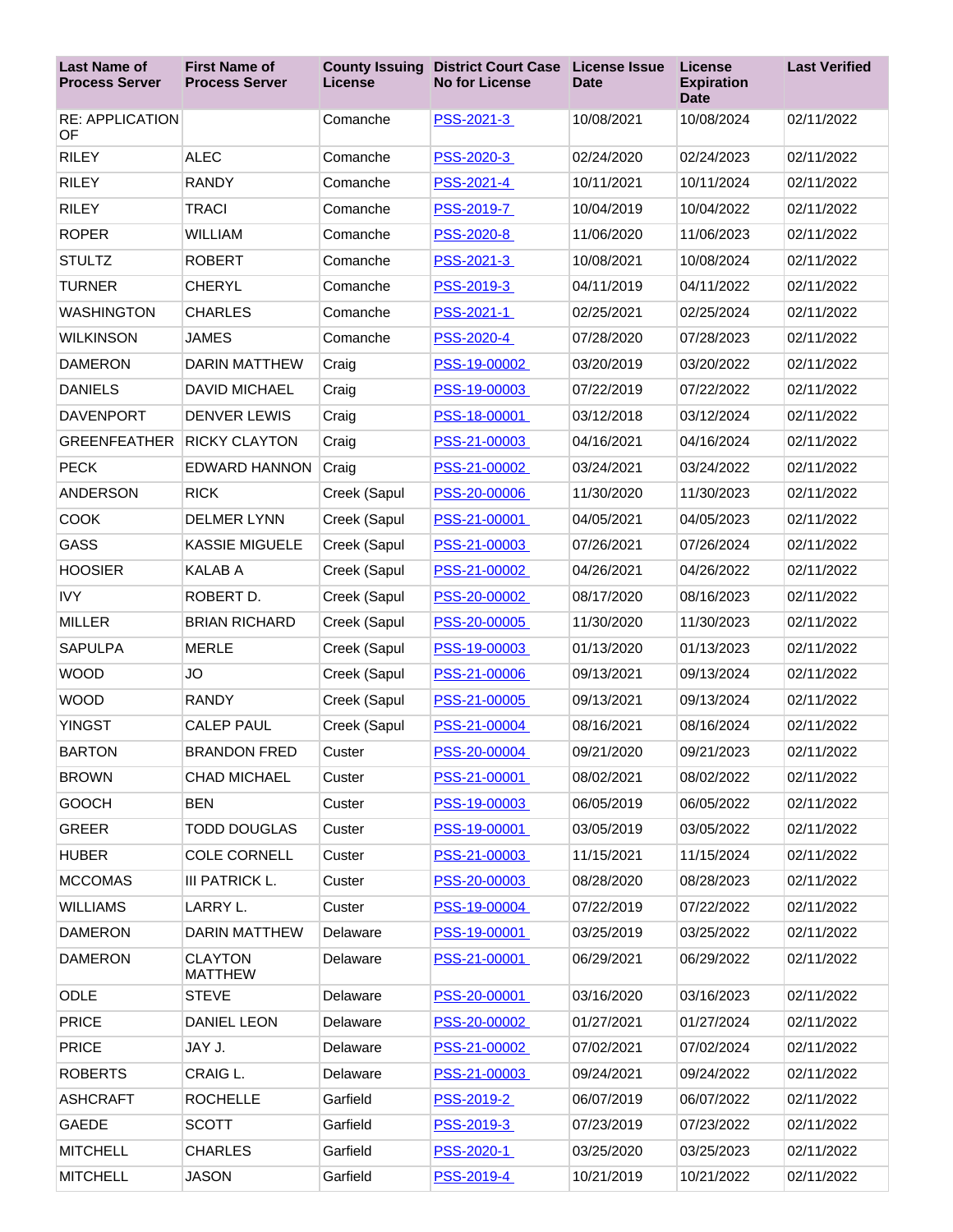| <b>Last Name of</b><br><b>Process Server</b> | <b>First Name of</b><br><b>Process Server</b> | License      | <b>County Issuing District Court Case</b><br><b>No for License</b> | <b>License Issue</b><br><b>Date</b> | License<br><b>Expiration</b><br><b>Date</b> | <b>Last Verified</b> |
|----------------------------------------------|-----------------------------------------------|--------------|--------------------------------------------------------------------|-------------------------------------|---------------------------------------------|----------------------|
| <b>NEAL</b>                                  | <b>FRANK</b>                                  | Garfield     | PSS-2021-1                                                         | 05/06/2021                          | 05/06/2022                                  | 02/11/2022           |
| <b>PHILLIPS</b>                              | <b>DONALD</b>                                 | Garfield     | PSS-2021-2                                                         | 09/07/2021                          | 09/07/2024                                  | 02/11/2022           |
| <b>REED</b>                                  | EDWARD                                        | Garfield     | PSS-2020-3                                                         | 01/19/2021                          | 01/19/2024                                  | 02/11/2022           |
| <b>SINGLETON</b>                             | <b>SARAH</b>                                  | Garfield     | PSS-2021-6                                                         | 01/03/2022                          | 01/03/2025                                  | 02/11/2022           |
| <b>WORTH</b>                                 | <b>AMY</b>                                    | Garfield     | PSS-2021-3                                                         | 09/10/2021                          | 09/10/2024                                  | 02/11/2022           |
| <b>COOK</b>                                  | <b>MELVIN KENNETH</b>                         | Garvin       | PSS-19-00001                                                       | 10/08/2019                          | 10/08/2022                                  | 02/11/2022           |
| <b>MOORE</b>                                 | <b>KENNETH D</b>                              | Garvin       | PSS-20-00001                                                       | 02/11/2020                          | 02/11/2023                                  | 02/11/2022           |
| <b>RUST</b>                                  | <b>NORVELLE</b><br><b>ANTHONY (TONY)</b>      | Garvin       | PSS-19-00002                                                       | 12/02/2019                          | 12/02/2022                                  | 02/11/2022           |
| <b>GILLESPIE</b>                             | <b>STEPHEN LEE</b>                            | Grady        | PSS-19-00009                                                       | 12/12/2019                          | 12/12/2022                                  | 02/11/2022           |
| <b>GLASS</b>                                 | LINDA F.                                      | Grady        | PSS-19-00002                                                       | 03/22/2019                          | 03/22/2022                                  | 02/11/2022           |
| <b>HENDERSON</b>                             | <b>SETH NOLAN</b>                             | Grady        | PSS-21-00002                                                       | 09/02/2021                          | 09/08/2022                                  | 02/11/2022           |
| <b>HOFFMAN</b>                               | <b>KRISTI DIANE</b>                           | Grady        | PSS-21-00003                                                       | 10/01/2021                          | 11/30/2022                                  | 02/11/2022           |
| <b>MANGUS</b>                                | <b>MIKE L</b>                                 | Grady        | PSS-19-00001                                                       | 02/21/2019                          | 02/21/2022                                  | 02/11/2022           |
| <b>PASSOW</b>                                | CRAIG W.                                      | Grady        | PSS-19-00005                                                       | 07/25/2019                          | 07/25/2022                                  | 02/11/2022           |
| <b>STURDIVANT</b>                            | <b>TONJA</b>                                  | Grady        | PSS-19-00007                                                       | 10/07/2019                          | 10/09/2022                                  | 02/11/2022           |
| <b>TALLENT</b>                               | <b>STACY LEE</b>                              | Grady        | PSS-20-00002                                                       | 05/29/2020                          | 05/29/2023                                  | 02/11/2022           |
| <b>PRIEST</b>                                | <b>ANGELA MARIE</b>                           | Harper       | PSS-21-00001                                                       | 05/12/2021                          | 05/12/2022                                  | 02/11/2022           |
| <b>FRENCH</b>                                | <b>JEREMY BRENT</b>                           | Haskell      | PSS-20-00001                                                       | 04/02/2020                          | 04/02/2023                                  | 02/11/2022           |
| GARLAND                                      | <b>TERRY</b>                                  | Haskell      | PSS-19-00002                                                       | 10/23/2019                          | 10/23/2022                                  | 02/11/2022           |
| <b>SMITH</b>                                 | <b>DEWAYNE LEE</b>                            | Hughes       | PSS-21-00002                                                       | 10/06/2021                          | 10/06/2024                                  | 02/11/2022           |
| <b>WARDLOW</b>                               | <b>STEVEN KEITH</b>                           | Hughes       | PSS-20-00001                                                       | 10/07/2020                          | 10/07/2023                                  | 02/11/2022           |
| <b>GOLDEN</b>                                | <b>CHET RAY</b>                               | Jackson      | PSS-21-00001                                                       | 03/09/2021                          | 03/09/2024                                  | 02/11/2022           |
| <b>MURPHY</b>                                | <b>DENNIS BRIAN</b>                           | Jackson      | PSS-20-00001                                                       | 06/11/2020                          | 06/11/2023                                  | 02/11/2022           |
| <b>SMITH</b>                                 | WILLIAM W.                                    | Jackson      | PSS-19-00001                                                       | 05/29/2019                          | 05/29/2022                                  | 02/11/2022           |
| <b>ECKMAN</b>                                | STEPHEN JEAN                                  | Johnston     | PSS-21-00001                                                       | 04/15/2021                          | 04/01/2024                                  | 02/11/2022           |
| <b>HOWELL</b>                                | JACK D.                                       | Johnston     | PSS-21-00002                                                       | 11/15/2021                          | 11/15/2024                                  | 02/11/2022           |
| <b>BAKER</b>                                 | <b>CHARLOTTE ANNE</b>                         | Kay (Newkirk | PSS-21-00002                                                       | 05/10/2021                          | 05/10/2024                                  | 02/11/2022           |
| <b>BALL</b>                                  | <b>JOE ALLEN</b>                              | Kay (Newkirk | PSS-20-00001                                                       | 02/25/2020                          | 02/25/2023                                  | 02/11/2022           |
| <b>BRUMLEY</b>                               | STEVEN AMBROSE Kay (Newkirk                   |              | PSS-19-00002                                                       | 10/28/2019                          | 10/28/2022                                  | 02/11/2022           |
| <b>COMPALA</b>                               | <b>TORRAN</b><br><b>CHRISTOPHER</b>           | Kay (Newkirk | PSS-21-00001                                                       | 04/08/2021                          | 04/08/2022                                  | 02/11/2022           |
| <b>FLETCHER</b>                              | REBECCA A                                     | Kay (Newkirk | PSS-21-00003                                                       | 05/19/2021                          | 05/19/2022                                  | 02/11/2022           |
| <b>WOLFE</b>                                 | CYNTHIA K.                                    | Kay (Newkirk | PSS-20-00003                                                       | 10/02/2020                          | 10/02/2023                                  | 02/11/2022           |
| <b>BECK</b>                                  | <b>BRANDI LADAWN</b>                          | Leflore      | PSS-21-00003                                                       | 11/15/2021                          | 11/15/2024                                  | 02/11/2022           |
| <b>CARTER</b>                                | <b>LEATRICE</b>                               | Leflore      | PSS-19-00003                                                       | 06/03/2019                          | 06/03/2022                                  | 02/11/2022           |
| <b>ENTMEIER</b>                              | <b>KRISTIE</b>                                | Leflore      | PSS-19-00002                                                       | 05/30/2019                          | 05/30/2022                                  | 02/11/2022           |
| <b>GENTRY</b>                                | <b>MATTHEW DEE</b>                            | Leflore      | PSS-21-00001                                                       | 08/04/2021                          | 08/04/2024                                  | 02/11/2022           |
| <b>HENSON</b>                                | <b>DAVID PAUL</b>                             | Leflore      | PSS-20-00001                                                       | 03/27/2020                          | 03/27/2023                                  | 02/11/2022           |
| <b>HENSON</b>                                | NORMA JEAN                                    | Leflore      | PSS-20-00002                                                       | 03/27/2020                          | 03/27/2023                                  | 02/11/2022           |
| <b>JANISCH</b>                               | <b>JEFFERY</b>                                | Leflore      | PSS-19-00005                                                       | 09/12/2019                          | 09/12/2022                                  | 02/11/2022           |
| <b>KITCHENS</b>                              | PATRICIA LEE                                  | Leflore      | PSS-19-00004                                                       | 06/26/2019                          | 06/26/2022                                  | 02/11/2022           |
| <b>NOGGLE</b>                                | JIM                                           | Leflore      | PSS-19-00001                                                       | 04/01/2019                          | 03/18/2022                                  | 02/11/2022           |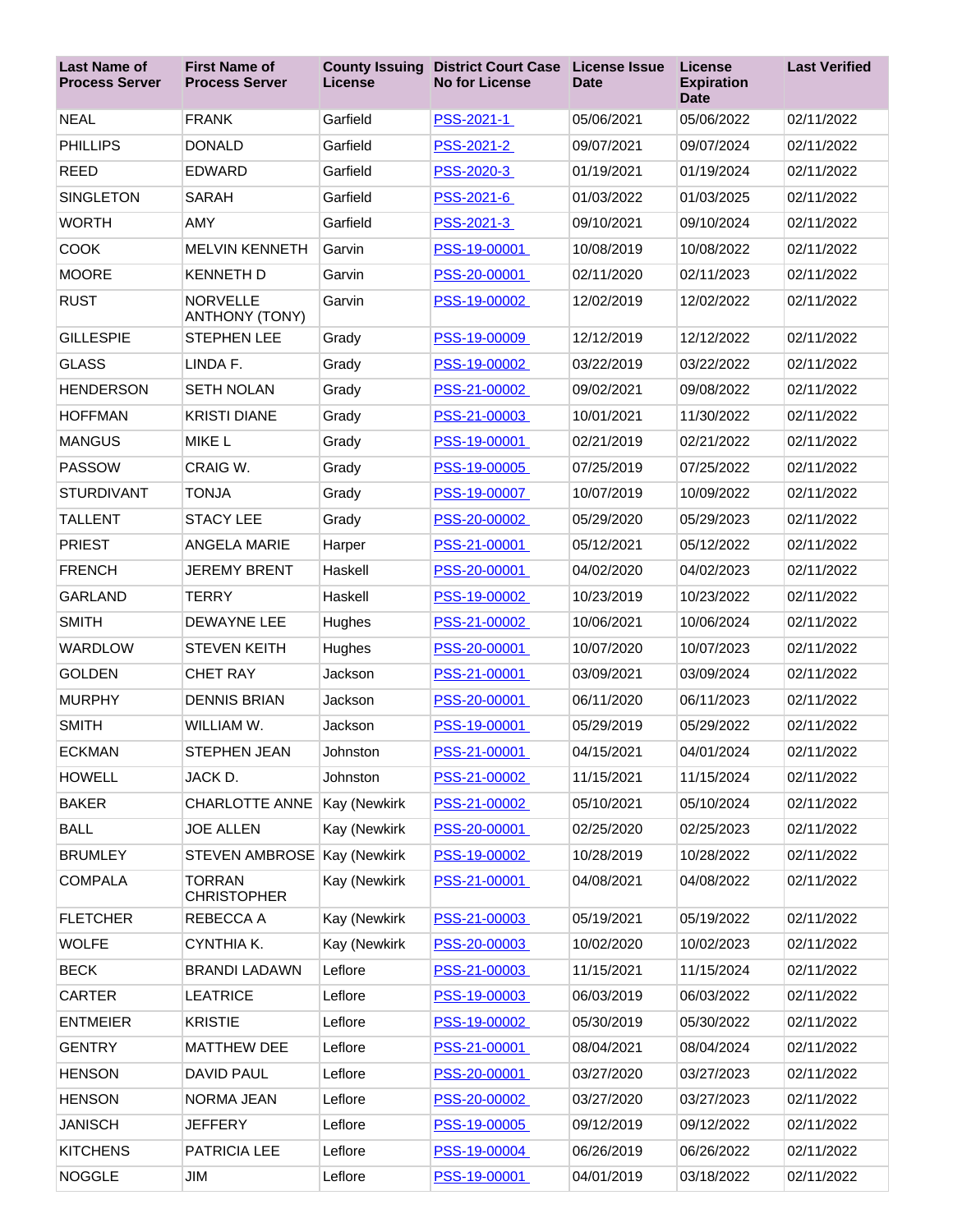| <b>Last Name of</b><br><b>Process Server</b> | <b>First Name of</b><br><b>Process Server</b> | <b>County Issuing</b><br>License | <b>District Court Case</b><br><b>No for License</b> | <b>License Issue</b><br><b>Date</b> | <b>License</b><br><b>Expiration</b><br><b>Date</b> | <b>Last Verified</b> |
|----------------------------------------------|-----------------------------------------------|----------------------------------|-----------------------------------------------------|-------------------------------------|----------------------------------------------------|----------------------|
| <b>REAL</b>                                  | <b>KATHY</b>                                  | Leflore                          | PSS-21-00002                                        | 08/16/2021                          | 08/16/2024                                         | 02/11/2022           |
| <b>EARHEART</b>                              | <b>LOYD DEAN</b>                              | Love                             | PSS-21-00001                                        | 02/19/2021                          | 02/19/2024                                         | 02/11/2022           |
| <b>PRICE</b>                                 | TAMMY R.                                      | Major                            | PSS-21-00002                                        | 08/11/2021                          | 08/11/2024                                         | 02/11/2022           |
| <b>PRICE</b>                                 | DENNIS D.                                     | Major                            | PSS-21-00001                                        | 08/11/2021                          | 08/11/2024                                         | 02/11/2022           |
| <b>MONSON</b>                                | <b>MELISSIA RAYE</b>                          | Marshall                         | PSS-19-00001                                        | 05/13/2019                          | 05/13/2022                                         | 02/11/2022           |
| <b>AGUIRRE</b>                               | <b>DUSTY</b>                                  | Mayes                            | PSS-21-00001                                        | 05/07/2021                          | 05/07/2022                                         | 02/11/2022           |
| <b>AYCOCK</b>                                | <b>WILLIAM C</b>                              | Mayes                            | PSS-21-00003                                        | 01/07/2022                          | 01/07/2025                                         | 02/11/2022           |
| <b>BARNES</b>                                | <b>JASON MICHAEL</b>                          | Mayes                            | PSS-21-00002                                        | 10/20/2021                          | 10/20/2024                                         | 02/11/2022           |
| <b>FOGLEMAN</b>                              | <b>CHRISTIAN LAYNE</b>                        | Mayes                            | PSS-20-00003                                        | 06/29/2020                          | 06/29/2023                                         | 02/11/2022           |
| <b>FOGLEMAN</b>                              | <b>CHRISTOPHER D</b>                          | Mayes                            | PSS-20-00001                                        | 02/10/2020                          | 02/10/2023                                         | 02/11/2022           |
| <b>HARGES</b>                                | <b>ANGELA MICHELLE Mayes</b>                  |                                  | PSS-19-00005                                        | 09/16/2019                          | 09/16/2022                                         | 02/11/2022           |
| <b>HOLLAWAY</b>                              | <b>DANIEL JASON</b>                           | Mayes                            | PSS-19-00002                                        | 03/26/2019                          | 03/26/2022                                         | 02/11/2022           |
| <b>JOHNSON</b>                               | <b>KURTIS NEWMAN</b>                          | Mayes                            | PSS-20-00008                                        | 11/23/2020                          | 11/23/2023                                         | 02/11/2022           |
| <b>JOHNSON</b>                               | <b>DANNY CURTIS</b>                           | Mayes                            | PSS-20-00006                                        | 11/23/2020                          | 11/23/2023                                         | 02/11/2022           |
| <b>KIMBALL</b>                               | <b>JEFFREY GARY</b>                           | Mayes                            | PSS-20-00002                                        | 06/19/2020                          | 06/19/2023                                         | 02/11/2022           |
| LANGSTON                                     | <b>JOHNSON</b><br><b>MELINDA ANN</b>          | Mayes                            | PSS-20-00007                                        | 11/23/2020                          | 11/23/2023                                         | 02/11/2022           |
| <b>VICKERS</b>                               | <b>RUTH RHONDA</b>                            | Mayes                            | PSS-19-00009                                        | 01/27/2020                          | 01/27/2023                                         | 02/11/2022           |
| SCOTT-SMITH                                  | <b>MELISSA</b>                                | McCurtain                        | PSS-20-00001                                        | 01/29/2020                          | 02/20/2023                                         | 02/11/2022           |
| <b>SMITH</b>                                 | <b>MICHAEL</b><br><b>BRANDON</b>              | McCurtain                        | PSS-19-00001                                        | 02/06/2019                          | 02/19/2022                                         | 02/11/2022           |
| <b>SPEIR</b>                                 | TYLER A.                                      | Okfuskee                         | PSS-21-00001                                        | 02/08/2021                          | 02/08/2022                                         | 02/07/2022           |
| Addington                                    | Andrew                                        | Oklahoma                         | PSS-2019-43                                         | 12/12/2019                          | 12/12/2022                                         | 02/11/2022           |
| Alzaidi                                      | Aymen                                         | Oklahoma                         | PSS-2021-69                                         | 12/09/2021                          | 12/09/2022                                         | 02/11/2022           |
| Amsden Jr.                                   | Michael                                       | Oklahoma                         | PSS-2021-49                                         | 10/07/2021                          | 10/07/2024                                         | 02/11/2022           |
| Arriaga-whitney                              | Nieva                                         | Oklahoma                         | PSS-2021-70                                         | 12/09/2021                          | 12/09/2022                                         | 02/11/2022           |
| Bacon                                        | Sheryl                                        | Oklahoma                         | PSS-2019-50                                         | 09/27/2019                          | 09/27/2022                                         | 02/11/2022           |
| Bain                                         | Richard                                       | Oklahoma                         | PSS-2019-25                                         | 05/17/2019                          | 05/17/2022                                         | 02/11/2022           |
| <b>Bates</b>                                 | Thomas                                        | Oklahoma                         | PSS-2019-20                                         | 04/26/2019                          | 04/26/2022                                         | 02/11/2022           |
| Beall                                        | Jack                                          | Oklahoma                         | PSS-2021-32                                         | 07/29/2021                          | 07/29/2022                                         | 02/11/2022           |
| <b>Bettis</b>                                | Susan                                         | Oklahoma                         | PSS-2019-27                                         | 06/11/2019                          | 06/11/2022                                         | 02/11/2022           |
| <b>BICKERSTAFF</b>                           | LELAND                                        | Oklahoma                         | PSS-2020-30                                         | 07/10/2020                          | 07/10/2023                                         | 02/11/2022           |
| Birmingham                                   | Victor                                        | Oklahoma                         | PSS-2021-15                                         | 04/22/2021                          | 04/22/2024                                         | 02/11/2022           |
| Blackburn                                    | Charles                                       | Oklahoma                         | PSS-2021-8                                          | 03/11/2021                          | 03/11/2022                                         | 02/11/2022           |
| <b>Blades</b>                                | Eric                                          | Oklahoma                         | PSS-2020-43                                         | 08/27/2020                          | 08/27/2023                                         | 02/11/2022           |
| Blanco                                       | Larania                                       | Oklahoma                         | PSS-2021-26                                         | 06/24/2021                          | 06/24/2022                                         | 02/11/2022           |
| <b>Block</b>                                 | Dominique                                     | Oklahoma                         | PSS-2020-5                                          | 02/27/2020                          | 02/27/2023                                         | 02/11/2022           |
| Boyd                                         | James                                         | Oklahoma                         | PSS-2020-17                                         | 04/16/2020                          | 04/16/2023                                         | 02/11/2022           |
| <b>Brecher</b>                               | D'arbara                                      | Oklahoma                         | PSS-2021-74                                         | 12/09/2021                          | 12/09/2024                                         | 02/11/2022           |
| <b>Broce</b>                                 | Shane                                         | Oklahoma                         | PSS-2021-29                                         | 07/22/2021                          | 07/22/2024                                         | 02/11/2022           |
| <b>Brown</b>                                 | Michael                                       | Oklahoma                         | PSS-2021-24                                         | 05/27/2021                          | 05/27/2022                                         | 02/11/2022           |
| Camperson                                    | Elizabeth                                     | Oklahoma                         | PSS-2021-65                                         | 11/18/2021                          | 11/18/2022                                         | 02/11/2022           |
| Carroll                                      | James                                         | Oklahoma                         | PSS-2021-37                                         | 08/20/2021                          | 08/20/2024                                         | 02/11/2022           |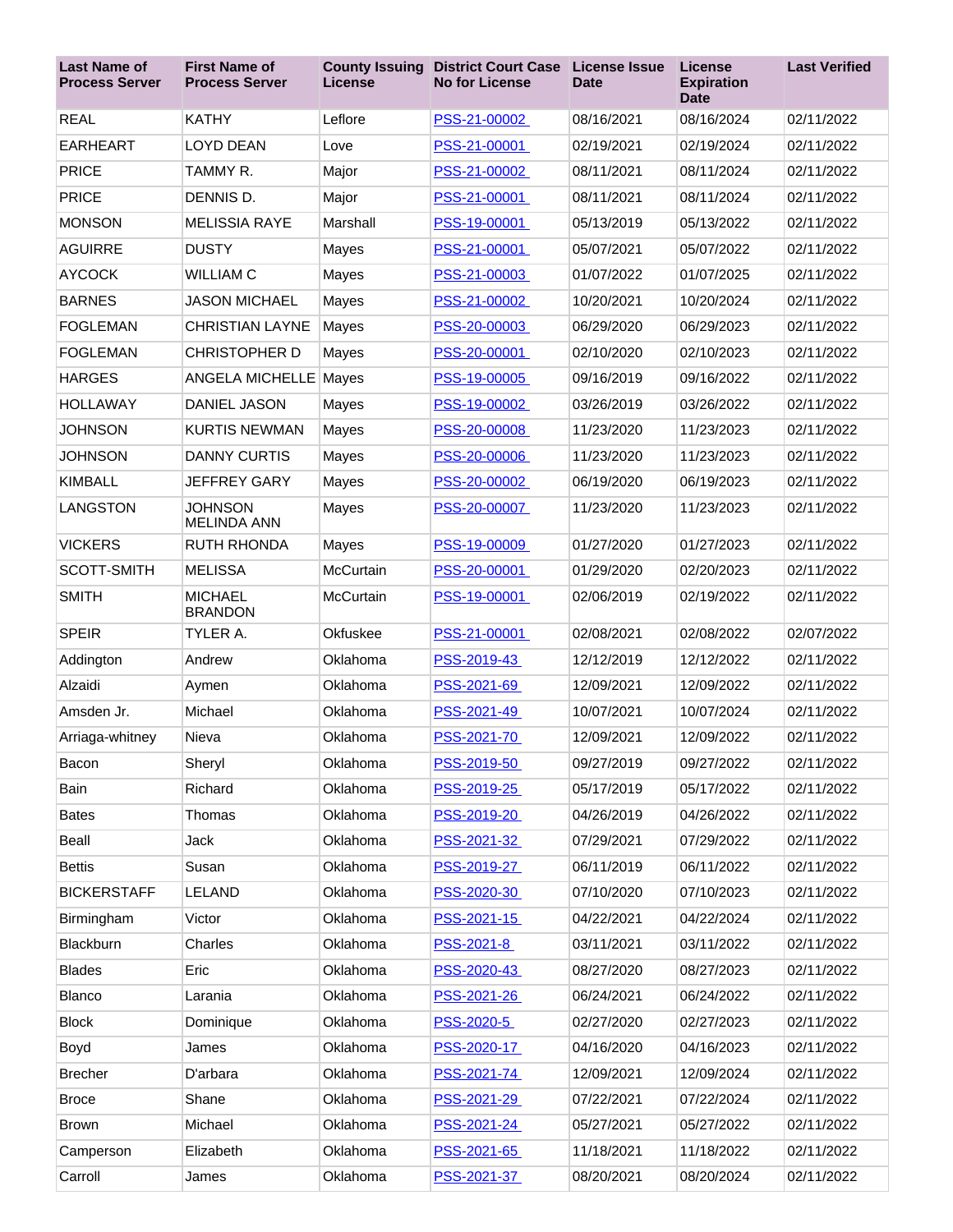| <b>Last Name of</b><br><b>Process Server</b> | <b>First Name of</b><br><b>Process Server</b> | <b>County Issuing</b><br>License | <b>District Court Case</b><br><b>No for License</b> | <b>License Issue</b><br><b>Date</b> | License<br><b>Expiration</b><br><b>Date</b> | <b>Last Verified</b> |
|----------------------------------------------|-----------------------------------------------|----------------------------------|-----------------------------------------------------|-------------------------------------|---------------------------------------------|----------------------|
| Chandler                                     | Kristina                                      | Oklahoma                         | PSS-2020-32                                         | 07/10/2020                          | 07/10/2023                                  | 02/11/2022           |
| Chaney                                       | Thomas                                        | Oklahoma                         | PSS-2019-53                                         | 10/22/2019                          | 10/22/2022                                  | 02/11/2022           |
| <b>COATE</b>                                 | LEWIS                                         | Oklahoma                         | PSS-2020-59                                         | 10/15/2020                          | 10/15/2023                                  | 02/11/2022           |
| Contreras                                    | Alredo                                        | Oklahoma                         | PSS-2019-58                                         | 10/31/2019                          | 10/31/2022                                  | 02/11/2022           |
| Cox                                          | Jeffrey                                       | Oklahoma                         | PSS-2020-83                                         | 01/14/2021                          | 01/14/2024                                  | 02/11/2022           |
| Cross                                        | Lisa                                          | Oklahoma                         | PSS-2020-78                                         | 12/17/2020                          | 12/17/2023                                  | 02/11/2022           |
| Cudjoe                                       | <b>Brenda</b>                                 | Oklahoma                         | PSS-2020-24                                         | 06/18/2020                          | 06/18/2023                                  | 02/11/2022           |
| Dawson                                       | Christopher                                   | Oklahoma                         | PSS-2019-37                                         | 08/02/2019                          | 08/02/2022                                  | 02/11/2022           |
| Dean                                         | Steven                                        | Oklahoma                         | PSS-2019-5                                          | 03/01/2019                          | 03/01/2022                                  | 02/11/2022           |
| Deason                                       | James                                         | Oklahoma                         | PSS-2021-73                                         | 12/09/2021                          | 12/09/2022                                  | 02/11/2022           |
| <b>Dick</b>                                  | David                                         | Oklahoma                         | PSS-2021-27                                         | 08/03/2021                          | 08/03/2024                                  | 02/11/2022           |
| Doshier                                      | Laura                                         | Oklahoma                         | PSS-2019-30                                         | 06/14/2019                          | 06/14/2022                                  | 02/11/2022           |
| Dowdy                                        | Joshua                                        | Oklahoma                         | PSS-2021-17                                         | 03/25/2021                          | 03/25/2022                                  | 02/11/2022           |
| Dowdy                                        | Joshua                                        | Oklahoma                         | PSS-2021-17                                         | 04/29/2021                          | 04/29/2022                                  | 02/11/2022           |
| Enns                                         | Robert                                        | Oklahoma                         | PSS-2020-16                                         | 05/11/2020                          | 05/11/2023                                  | 02/11/2022           |
| Fields                                       | John                                          | Oklahoma                         | PSS-2019-44                                         | 08/23/2019                          | 08/23/2022                                  | 02/11/2022           |
| Fister                                       | Paul                                          | Oklahoma                         | PSS-2019-63                                         | 11/14/2019                          | 11/14/2022                                  | 02/11/2022           |
| <b>Fives</b>                                 | Kimberly                                      | Oklahoma                         | PSS-2021-61                                         | 11/04/2021                          | 11/04/2022                                  | 02/11/2022           |
| <b>Flow</b>                                  | Jami                                          | Oklahoma                         | PSS-2019-65                                         | 11/21/2019                          | 11/21/2022                                  | 02/11/2022           |
| Foster                                       | Danee                                         | Oklahoma                         | PSS-2020-40                                         | 08/13/2020                          | 08/13/2023                                  | 02/11/2022           |
| Garcia                                       | Deeray                                        | Oklahoma                         | PSS-2020-75                                         | 01/21/2021                          | 01/21/2024                                  | 02/11/2022           |
| Gay                                          | Phil                                          | Oklahoma                         | PSS-2020-71                                         | 11/19/2020                          | 11/19/2023                                  | 02/11/2022           |
| Gillespie                                    | Dwayne                                        | Oklahoma                         | PSS-2021-59                                         | 11/04/2021                          | 11/04/2024                                  | 02/11/2022           |
| Gooch                                        | Kathryn                                       | Oklahoma                         | PSS-2019-66                                         | 12/20/2019                          | 12/20/2022                                  | 02/11/2022           |
| Grissom                                      | Tony                                          | Oklahoma                         | PSS-2020-45                                         | 08/27/2020                          | 08/27/2023                                  | 02/11/2022           |
| Gutierrez Kayode                             | Anna                                          | Oklahoma                         | PSS-2021-53                                         | 10/21/2021                          | 10/21/2022                                  | 02/11/2022           |
| Hall                                         | Justin                                        | Oklahoma                         | PSS-2021-85                                         | 02/08/2022                          | 02/08/2025                                  | 02/11/2022           |
| Harjochee                                    | Krista                                        | Oklahoma                         | PSS-2021-25                                         | 06/10/2021                          | 06/10/2022                                  | 02/11/2022           |
| Harris                                       | Timothy                                       | Oklahoma                         | PSS-2021-9                                          | 03/19/2021                          | 03/19/2024                                  | 02/11/2022           |
| Hash                                         | Michael                                       | Oklahoma                         | PSS-2019-42                                         | 08/30/2019                          | 08/30/2022                                  | 02/11/2022           |
| Hill                                         | <b>Brandon</b>                                | Oklahoma                         | PSS-2021-58                                         | 09/27/2021                          | 09/27/2022                                  | 02/11/2022           |
| Hill                                         | Brandon                                       | Oklahoma                         | PSS-2021-58                                         | 10/28/2021                          | 10/28/2022                                  | 02/11/2022           |
| Homan                                        | Angela                                        | Oklahoma                         | PSS-2020-13                                         | 04/02/2020                          | 04/02/2023                                  | 02/11/2022           |
| Hoster                                       | Cynthia                                       | Oklahoma                         | PSS-2020-23                                         | 06/04/2020                          | 06/04/2023                                  | 02/11/2022           |
| lanco lii                                    | Joseph                                        | Oklahoma                         | PSS-2021-72                                         | 12/17/2021                          | 12/17/2022                                  | 02/11/2022           |
| Ingle                                        | Dylan                                         | Oklahoma                         | PSS-2021-54                                         | 10/21/2021                          | 10/21/2022                                  | 02/11/2022           |
| Israel                                       | Uriel                                         | Oklahoma                         | PSS-2019-28                                         | 05/30/2019                          | 05/30/2022                                  | 02/11/2022           |
| Jonsson                                      | Jon                                           | Oklahoma                         | PSS-2021-7                                          | 03/04/2021                          | 03/04/2024                                  | 02/11/2022           |
| Julian                                       | Jim                                           | Oklahoma                         | PSS-2020-3                                          | 02/21/2020                          | 02/21/2023                                  | 02/11/2022           |
| Kelley                                       | Timothy                                       | Oklahoma                         | PSS-2019-31                                         | 06/14/2019                          | 06/14/2022                                  | 02/11/2022           |
| Kelly                                        | Christopher                                   | Oklahoma                         | PSS-2020-20                                         | 05/20/2020                          | 05/20/2023                                  | 02/11/2022           |
| Klingler                                     | Lea                                           | Oklahoma                         | PSS-2019-59                                         | 11/07/2019                          | 11/07/2022                                  | 02/11/2022           |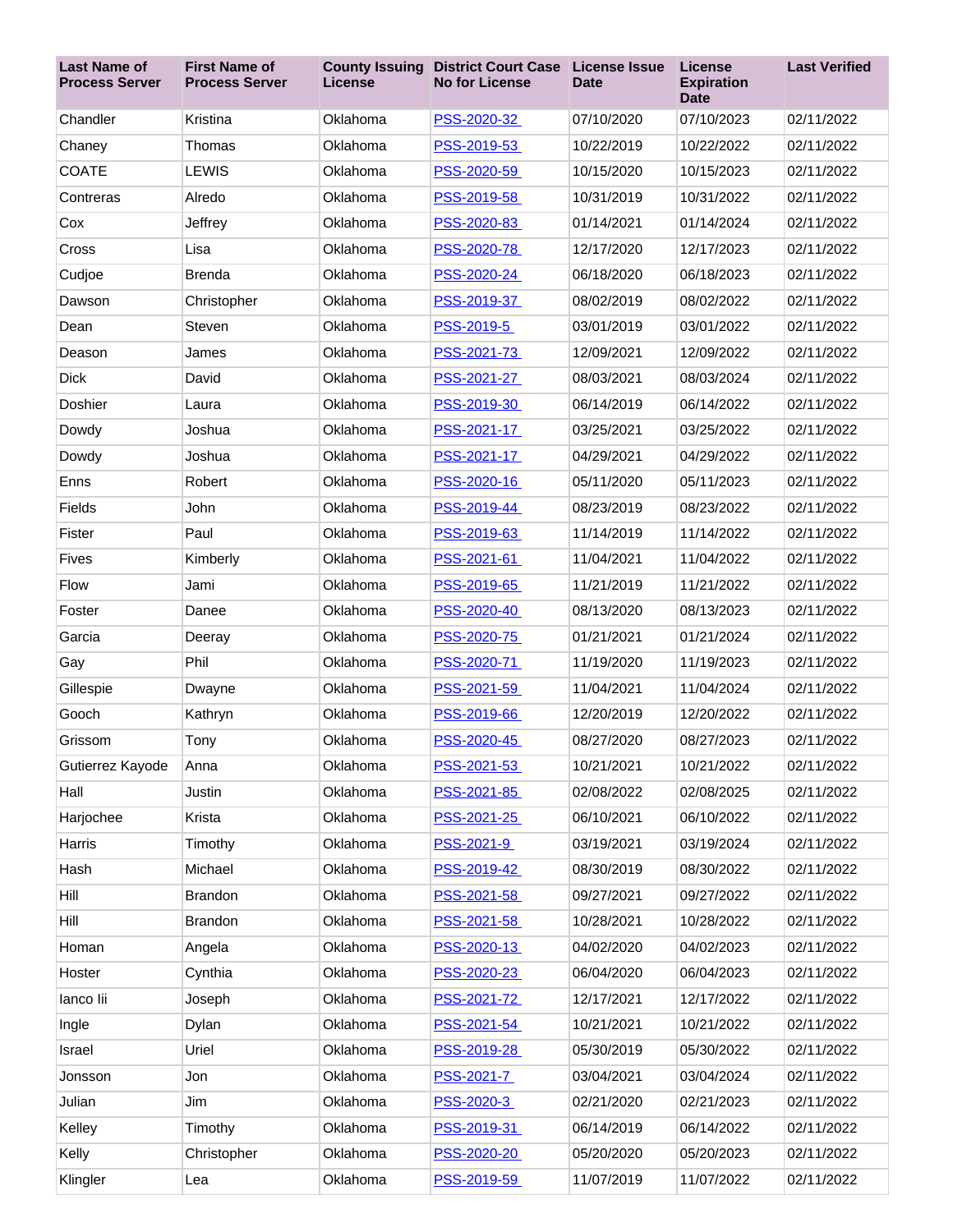| <b>Last Name of</b><br><b>Process Server</b> | <b>First Name of</b><br><b>Process Server</b> | <b>County Issuing</b><br><b>License</b> | <b>District Court Case</b><br><b>No for License</b> | <b>License Issue</b><br><b>Date</b> | License<br><b>Expiration</b><br><b>Date</b> | <b>Last Verified</b> |
|----------------------------------------------|-----------------------------------------------|-----------------------------------------|-----------------------------------------------------|-------------------------------------|---------------------------------------------|----------------------|
| Knight                                       | Carol                                         | Oklahoma                                | PSS-2019-24                                         | 05/17/2019                          | 05/17/2022                                  | 02/11/2022           |
| Knudsen                                      | Miranda                                       | Oklahoma                                | PSS-2020-60                                         | 10/15/2020                          | 10/15/2023                                  | 02/11/2022           |
| Labarthe                                     | Shelley                                       | Oklahoma                                | PSS-2021-68                                         | 12/02/2021                          | 12/02/2024                                  | 02/11/2022           |
| Labus                                        | Rebecca                                       | Oklahoma                                | PSS-2021-75                                         | 01/14/2022                          | 01/14/2025                                  | 02/11/2022           |
| Lawrence                                     | Ashly                                         | Oklahoma                                | PSS-2021-46                                         | 09/27/2021                          | 09/27/2024                                  | 02/11/2022           |
| Lobb                                         | Scott                                         | Oklahoma                                | PSS-2021-45                                         | 09/16/2021                          | 09/16/2022                                  | 02/11/2022           |
| Lovelace                                     | <b>Brian</b>                                  | Oklahoma                                | PSS-2021-21                                         | 05/21/2021                          | 05/21/2024                                  | 02/11/2022           |
| Lowery                                       | Michael                                       | Oklahoma                                | PSS-2021-41                                         | 09/09/2021                          | 09/09/2022                                  | 02/11/2022           |
| Lundquist                                    | Linda                                         | Oklahoma                                | PSS-2021-34                                         | 08/12/2021                          | 08/12/2024                                  | 02/11/2022           |
| Madewell                                     | Tamara                                        | Oklahoma                                | PSS-2019-72                                         | 01/24/2020                          | 01/24/2023                                  | 02/11/2022           |
| <b>MCALLISTER</b>                            | <b>HERMA</b>                                  | Oklahoma                                | PSS-2021-16                                         | 05/13/2021                          | 05/13/2024                                  | 02/11/2022           |
| McGee                                        | Randa                                         | Oklahoma                                | <b>PSS-2020-6</b>                                   | 02/25/2020                          | 02/25/2023                                  | 02/11/2022           |
| Mcgee                                        | Ryley                                         | Oklahoma                                | PSS-2019-12                                         | 03/22/2019                          | 03/22/2022                                  | 02/11/2022           |
| McKee                                        | T.                                            | Oklahoma                                | PSS-2021-6                                          | 03/04/2021                          | 03/04/2024                                  | 02/11/2022           |
| Miller                                       | Fonzie                                        | Oklahoma                                | PSS-2019-52                                         | 10/14/2019                          | 10/14/2022                                  | 02/11/2022           |
| Moore                                        | Maybelle                                      | Oklahoma                                | PSS-2021-36                                         | 08/12/2021                          | 08/12/2024                                  | 02/11/2022           |
| Morphew                                      | William                                       | Oklahoma                                | PSS-2020-66                                         | 12/17/2020                          | 12/17/2023                                  | 02/11/2022           |
| Murdock<br>Rodriquez                         | Robert                                        | Oklahoma                                | PSS-2020-4                                          | 02/21/2020                          | 02/21/2023                                  | 02/11/2022           |
| Naidu                                        | Jayshree                                      | Oklahoma                                | PSS-2021-50                                         | 10/07/2021                          | 10/07/2022                                  | 02/11/2022           |
| Nitzel                                       | Delores                                       | Oklahoma                                | PSS-2019-6                                          | 03/01/2019                          | 03/01/2022                                  | 02/11/2022           |
| Osenbaugh                                    | <b>Brek</b>                                   | Oklahoma                                | PSS-2020-65                                         | 10/26/2020                          | 10/26/2023                                  | 02/11/2022           |
| Parker                                       | <b>Byron</b>                                  | Oklahoma                                | PSS-2021-79                                         | 12/30/2021                          | 12/30/2022                                  | 02/11/2022           |
| Parker                                       | Melissa                                       | Oklahoma                                | PSS-2021-76                                         | 01/03/2022                          | 01/03/2023                                  | 02/11/2022           |
| Parker                                       | William                                       | Oklahoma                                | PSS-2020-38                                         | 08/07/2020                          | 08/07/2023                                  | 02/11/2022           |
| Pickard                                      | Jordan                                        | Oklahoma                                | PSS-2019-22                                         | 05/17/2019                          | 05/17/2022                                  | 02/11/2022           |
| Postoak                                      | Lea                                           | Oklahoma                                | PSS-2020-18                                         | 04/28/2020                          | 04/28/2023                                  | 02/11/2022           |
| <b>PRESSLEY</b>                              | <b>COLIN</b>                                  | Oklahoma                                | PSS-2020-28                                         | 07/10/2020                          | 07/10/2023                                  | 02/11/2022           |
| Reyna                                        | Anna                                          | Oklahoma                                | PSS-2021-19                                         | 05/13/2021                          | 05/13/2022                                  | 02/11/2022           |
| Reynolds                                     | James                                         | Oklahoma                                | PSS-2019-54                                         | 10/22/2019                          | 10/22/2022                                  | 02/11/2022           |
| Rhodes                                       | Lisa                                          | Oklahoma                                | PSS-2021-80                                         | 01/03/2022                          | 01/03/2025                                  | 02/11/2022           |
| <b>RHODES</b>                                | <b>STEPHEN</b>                                | Oklahoma                                | PSS-2021-44                                         | 09/16/2021                          | 09/16/2022                                  | 02/11/2022           |
| Rigole                                       | Thomas                                        | Oklahoma                                | PSS-2021-43                                         | 09/09/2021                          | 09/09/2022                                  | 02/11/2022           |
| Robertson                                    | Ashley                                        | Oklahoma                                | PSS-2019-36                                         | 08/15/2019                          | 08/15/2022                                  | 02/11/2022           |
| Rollins                                      | Jason                                         | Oklahoma                                | PSS-2020-25                                         | 06/25/2020                          | 06/25/2023                                  | 02/11/2022           |
| Rupert                                       | lan                                           | Oklahoma                                | PSS-2019-57                                         | 10/31/2019                          | 10/31/2022                                  | 02/11/2022           |
| Saler                                        | Angela                                        | Oklahoma                                | PSS-2021-20                                         | 05/13/2021                          | 05/13/2022                                  | 02/11/2022           |
| Sanders                                      | Joseph                                        | Oklahoma                                | PSS-2021-2                                          | 02/12/2021                          | 02/12/2022                                  | 02/11/2022           |
| Sanders                                      | Mark                                          | Oklahoma                                | PSS-2019-70                                         | 01/09/2020                          | 01/09/2023                                  | 02/11/2022           |
| Saramosing                                   | Tinsley                                       | Oklahoma                                | PSS-2020-31                                         | 07/10/2020                          | 07/10/2023                                  | 02/11/2022           |
| Schubert                                     | <b>Beverly</b>                                | Oklahoma                                | PSS-2019-73                                         | 01/30/2020                          | 01/30/2023                                  | 02/11/2022           |
| Schubert                                     | <b>Bryan</b>                                  | Oklahoma                                | PSS-2019-74                                         | 01/31/2020                          | 01/31/2023                                  | 02/11/2022           |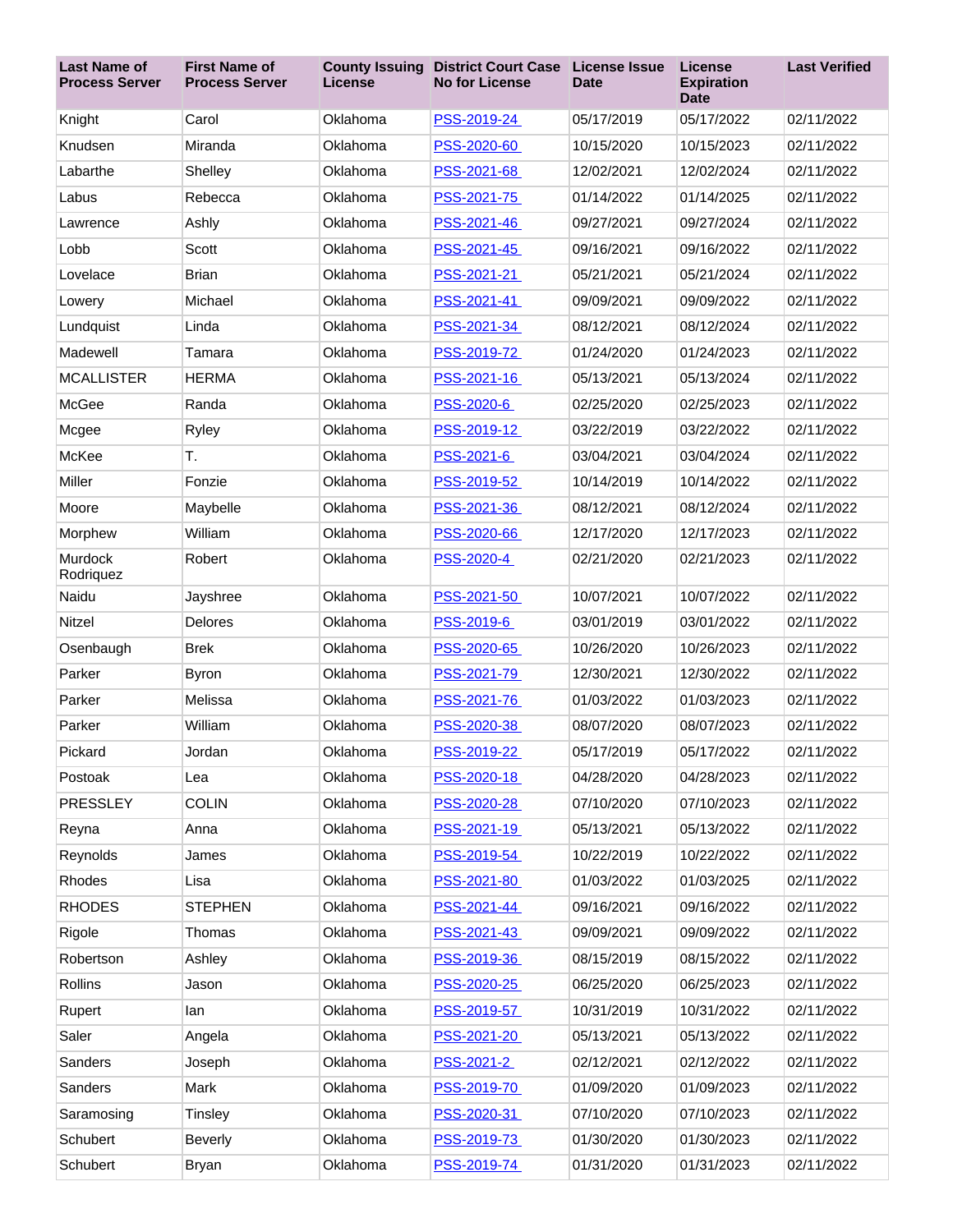| <b>Last Name of</b><br><b>Process Server</b> | <b>First Name of</b><br><b>Process Server</b> | <b>County Issuing</b><br>License | <b>District Court Case</b><br><b>No for License</b> | License Issue<br><b>Date</b> | License<br><b>Expiration</b><br><b>Date</b> | <b>Last Verified</b> |
|----------------------------------------------|-----------------------------------------------|----------------------------------|-----------------------------------------------------|------------------------------|---------------------------------------------|----------------------|
| Schubert                                     | Teresa                                        | Oklahoma                         | PSS-2021-56                                         | 10/22/2021                   | 10/22/2022                                  | 02/11/2022           |
| Schue                                        | Matthew                                       | Oklahoma                         | PSS-2021-55                                         | 10/22/2021                   | 10/22/2022                                  | 02/11/2022           |
| Schweickart                                  | Debra                                         | Oklahoma                         | PSS-2019-8                                          | 03/15/2019                   | 03/15/2022                                  | 02/11/2022           |
| Self                                         | Christopher                                   | Oklahoma                         | PSS-2021-31                                         | 07/29/2021                   | 07/29/2022                                  | 02/11/2022           |
| Self                                         | Michael                                       | Oklahoma                         | PSS-2020-47                                         | 08/28/2020                   | 08/28/2023                                  | 02/11/2022           |
| Self                                         | Richard                                       | Oklahoma                         | PSS-2020-46                                         | 08/27/2020                   | 08/27/2023                                  | 02/11/2022           |
| Shadid                                       | John                                          | Oklahoma                         | PSS-2021-4                                          | 02/23/2021                   | 02/23/2024                                  | 02/11/2022           |
| Shadid                                       | Rachel                                        | Oklahoma                         | PSS-2021-33                                         | 08/05/2021                   | 08/05/2022                                  | 02/11/2022           |
| Shingleton                                   | James                                         | Oklahoma                         | PSS-2021-42                                         | 09/09/2021                   | 09/09/2022                                  | 02/11/2022           |
| Similly                                      | Amanda                                        | Oklahoma                         | PSS-2021-23                                         | 06/17/2021                   | 06/17/2022                                  | 02/11/2022           |
| Snider                                       | <b>Brandon</b>                                | Oklahoma                         | PSS-2019-51                                         | 09/26/2019                   | 09/26/2022                                  | 02/11/2022           |
| Stephens                                     | Timothy                                       | Oklahoma                         | PSS-2021-30                                         | 07/22/2021                   | 07/22/2024                                  | 02/11/2022           |
| Stone                                        | <b>Braedon</b>                                | Oklahoma                         | PSS-2021-63                                         | 11/04/2021                   | 11/04/2024                                  | 02/11/2022           |
| Stone                                        | <b>Braedon</b>                                | Oklahoma                         | PSS-2021-67                                         | 11/18/2021                   | 11/18/2024                                  | 02/11/2022           |
| Strahorn                                     | Terri                                         | Oklahoma                         | PSS-2021-35                                         | 08/12/2021                   | 08/12/2022                                  | 02/11/2022           |
| Swearengin                                   | Stephen                                       | Oklahoma                         | PSS-2020-19                                         | 05/11/2020                   | 05/11/2023                                  | 02/11/2022           |
| Tabb                                         | Roland                                        | Oklahoma                         | PSS-2021-51                                         | 10/14/2021                   | 10/14/2024                                  | 02/11/2022           |
| Tasse                                        | Cayden                                        | Oklahoma                         | PSS-2020-35                                         | 07/23/2020                   | 07/23/2023                                  | 02/11/2022           |
| Tate                                         | Parker                                        | Oklahoma                         | PSS-2021-14                                         | 04/15/2021                   | 04/15/2022                                  | 02/11/2022           |
| Taylor                                       | Adam                                          | Oklahoma                         | PSS-2019-68                                         | 01/02/2020                   | 01/02/2023                                  | 02/11/2022           |
| Teater                                       | William                                       | Oklahoma                         | PSS-2020-48                                         | 09/03/2020                   | 09/03/2023                                  | 02/11/2022           |
| <b>Telles</b>                                | James                                         | Oklahoma                         | PSS-2021-28                                         | 07/08/2021                   | 07/08/2024                                  | 02/11/2022           |
| Thomason                                     | Richard                                       | Oklahoma                         | PSS-2021-64                                         | 11/04/2021                   | 11/04/2022                                  | 02/11/2022           |
| Thompson                                     | Clifton                                       | Oklahoma                         | PSS-2019-64                                         | 11/21/2019                   | 11/21/2022                                  | 02/11/2022           |
| Thompson                                     | Douglas                                       | Oklahoma                         | PSS-2020-53                                         | 09/10/2020                   | 09/10/2023                                  | 02/11/2022           |
| Thompson                                     | Tamara                                        | Oklahoma                         | PSS-2020-52                                         | 09/10/2020                   | 09/10/2023                                  | 02/11/2022           |
| Thompson                                     | Valgetti                                      | Oklahoma                         | PSS-2021-77                                         | 01/03/2022                   | 01/03/2023                                  | 02/11/2022           |
| Truitt Sr.                                   | Steven                                        | Oklahoma                         | PSS-2020-72                                         | 12/03/2020                   | 12/03/2023                                  | 02/11/2022           |
| Trumbley                                     | Bobby                                         | Oklahoma                         | PSS-2020-37                                         | 07/30/2020                   | 07/30/2023                                  | 02/11/2022           |
| Tucker                                       | Julie                                         | Oklahoma                         | PSS-2020-22                                         | 06/04/2020                   | 06/04/2023                                  | 02/11/2022           |
| Tucker                                       | Tagen                                         | Oklahoma                         | PSS-2019-46                                         | 09/06/2019                   | 09/06/2022                                  | 02/11/2022           |
| Tucker                                       | Timothy                                       | Oklahoma                         | PSS-2021-71                                         | 12/09/2021                   | 12/09/2024                                  | 02/11/2022           |
| Valenzuela                                   | Lisa                                          | Oklahoma                         | PSS-2021-62                                         | 11/04/2021                   | 11/04/2022                                  | 02/11/2022           |
| Ward                                         | Domingo                                       | Oklahoma                         | PSS-2021-84                                         | 01/27/2022                   | 01/27/2023                                  | 02/11/2022           |
| Warn                                         | <b>Brittany</b>                               | Oklahoma                         | PSS-2021-22                                         | 05/21/2021                   | 05/21/2024                                  | 02/11/2022           |
| Watson-<br>Chynoweth                         | Kari                                          | Oklahoma                         | PSS-2021-86                                         | 02/08/2022                   | 02/08/2023                                  | 02/11/2022           |
| Webber                                       | Clayton                                       | Oklahoma                         | PSS-2021-13                                         | 04/08/2021                   | 04/08/2022                                  | 02/11/2022           |
| West                                         | Maurice                                       | Oklahoma                         | PSS-2021-57                                         | 11/04/2021                   | 11/04/2024                                  | 02/11/2022           |
| White                                        | Sly                                           | Oklahoma                         | PSS-2021-81                                         | 01/14/2022                   | 01/14/2025                                  | 02/11/2022           |
| Woodward                                     | Mike                                          | Oklahoma                         | PSS-2019-71                                         | 01/09/2020                   | 01/09/2023                                  | 02/11/2022           |
| <b>BLAKE</b>                                 | <b>GARY M</b>                                 | Osage                            | PSS-20-00003                                        | 10/31/2020                   | 10/31/2023                                  | 02/11/2022           |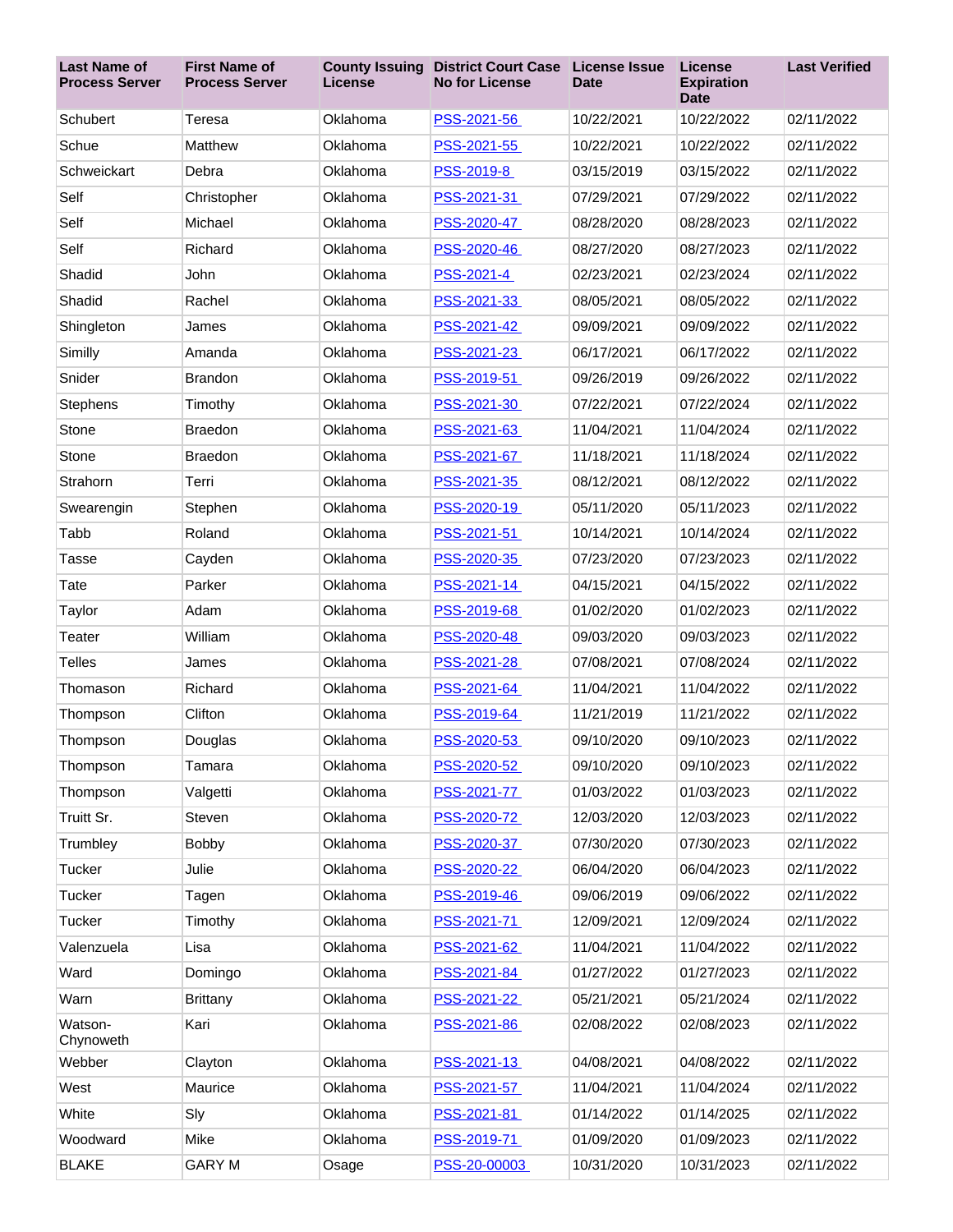| <b>Last Name of</b><br><b>Process Server</b> | <b>First Name of</b><br><b>Process Server</b> | <b>County Issuing</b><br>License | <b>District Court Case</b><br><b>No for License</b> | <b>License Issue</b><br><b>Date</b> | License<br><b>Expiration</b><br><b>Date</b> | <b>Last Verified</b> |
|----------------------------------------------|-----------------------------------------------|----------------------------------|-----------------------------------------------------|-------------------------------------|---------------------------------------------|----------------------|
| <b>COLEMAN</b>                               | <b>TONY CLINTON</b>                           | Osage                            | PSS-20-00001                                        | 04/18/2020                          | 04/18/2023                                  | 02/11/2022           |
| <b>LINDE</b>                                 | <b>KONYAK</b>                                 | Osage                            | PSS-19-00003                                        | 01/09/2020                          | 01/09/2023                                  | 02/11/2022           |
| <b>SAVAGE</b>                                | <b>STEVE</b>                                  | Osage                            | PSS-19-00001                                        | 09/12/2019                          | 09/12/2022                                  | 02/11/2022           |
| <b>SISNEY</b>                                | <b>JOHN CARY</b>                              | Osage                            | PSS-19-00002                                        | 11/18/2019                          | 11/18/2022                                  | 02/11/2022           |
| <b>HEYBURN</b>                               | <b>JAMES MICHAEL</b>                          | Ottawa                           | PSS-19-00002                                        | 11/26/2019                          | 11/26/2022                                  | 02/11/2022           |
| <b>Barzee</b>                                | Travis                                        | Payne                            | PSS-2021-3                                          | 07/01/2021                          | 07/01/2024                                  | 02/11/2022           |
| Bastemeyer                                   | Wendell                                       | Payne                            | PSS-2020-3                                          | 01/07/2021                          | 01/07/2024                                  | 02/11/2022           |
| Gillum                                       | Lyndsay                                       | Payne                            | PSS-2021-4                                          | 07/16/2021                          | 07/16/2022                                  | 02/11/2022           |
| Gillum                                       | Nicholas                                      | Payne                            | PSS-2019-2                                          | 04/04/2019                          | 04/04/2022                                  | 02/11/2022           |
| Gillum                                       | William                                       | Payne                            | PSS-2019-1                                          | 02/15/2019                          | 02/15/2022                                  | 02/11/2022           |
| Hickey                                       | Steven                                        | Payne                            | PSS-2020-1                                          | 04/02/2020                          | 04/02/2023                                  | 02/11/2022           |
| Jackson                                      | Richard                                       | Payne                            | PSS-2021-1                                          | 03/04/2021                          | 03/04/2024                                  | 02/11/2022           |
| Laznik                                       | <b>Terry</b>                                  | Payne                            | PSS-2020-2                                          | 06/04/2020                          | 06/04/2023                                  | 02/11/2022           |
| <b>Richards</b>                              | Thomas                                        | Payne                            | PSS-2021-2                                          | 07/01/2021                          | 07/01/2024                                  | 02/11/2022           |
| Smith                                        | Meeghan                                       | Payne                            | PSS-2021-5                                          | 10/07/2021                          | 10/07/2022                                  | 02/11/2022           |
| <b>BULLER</b>                                | <b>ALFRED</b>                                 | Pittsburg                        | PSS-20-00001                                        | 02/27/2020                          | 02/27/2023                                  | 02/11/2022           |
| <b>DAVIS</b>                                 | <b>ALVIE ANGELINE</b>                         | Pittsburg                        | PSS-20-00002                                        | 07/06/2020                          | 07/06/2023                                  | 02/11/2022           |
| <b>KUENSTLER</b>                             | <b>BETHANI DANELLE</b>                        | Pittsburg                        | PSS-19-00001                                        | 04/09/2019                          | 04/09/2022                                  | 02/11/2022           |
| <b>WEST</b>                                  | <b>JASON KYLE</b>                             | Pittsburg                        | PSS-20-00003                                        | 08/28/2020                          | 08/28/2023                                  | 02/11/2022           |
| <b>BYNUM</b>                                 | <b>WILMOTH THOMAS</b>                         | Pontotoc                         | PSS-19-00002                                        | 05/28/2019                          | 05/28/2022                                  | 02/11/2022           |
| <b>ELY</b>                                   | <b>STEPHEN</b><br><b>CHRISTOPHER</b>          | Pontotoc                         | PSS-21-00002                                        | 08/16/2021                          | 08/16/2024                                  | 02/11/2022           |
| <b>HARRISON</b>                              | <b>ROBERT WAYNE</b>                           | Pontotoc                         | PSS-19-00001                                        | 02/13/2019                          | 02/13/2022                                  | 02/11/2022           |
| PARSHALL                                     | JAMES L.                                      | Pontotoc                         | PSS-21-00001                                        | 05/05/2021                          | 05/05/2024                                  | 02/11/2022           |
| <b>VOGT</b>                                  | <b>KENNY</b>                                  | Pontotoc                         | PSS-21-00003                                        | 12/28/2021                          | 12/28/2024                                  | 02/11/2022           |
| AKE                                          | <b>JERRICA ANN</b>                            | Pottawatomie                     | PSS-21-00004                                        | 11/09/2021                          | 11/09/2022                                  | 02/11/2022           |
| <b>AUTREY</b>                                | STEPHEN A.                                    | Pottawatomie                     | PSS-19-00005                                        | 08/06/2019                          | 08/06/2022                                  | 02/11/2022           |
| <b>DAYTON</b>                                | DANITA L.                                     | Pottawatomie                     | PSS-20-00003                                        | 12/22/2020                          | 12/22/2023                                  | 02/11/2022           |
| <b>DURKEE</b>                                | <b>JERRY PAUL</b>                             | Pottawatomie                     | PSS-20-00002                                        | 05/11/2020                          | 05/11/2023                                  | 02/11/2022           |
| <b>FREEMAN</b>                               | <b>JACKIE MARIE</b>                           | Pottawatomie                     | PSS-19-00008                                        | 02/04/2020                          | 02/04/2023                                  | 02/11/2022           |
| <b>GILMORE</b>                               | <b>BREE JUNANN</b>                            | Pottawatomie                     | PSS-19-00004                                        | 06/10/2019                          | 06/10/2022                                  | 02/11/2022           |
| <b>JONES</b>                                 | <b>MARSHALL W</b>                             | Pottawatomie                     | PSS-21-00003                                        | 05/04/2021                          | 05/04/2022                                  | 02/11/2022           |
| <b>KIEFFER</b>                               | <b>JEFFERY LYNN</b>                           | Pottawatomie                     | PSS-19-00001                                        | 02/06/2019                          | 02/06/2022                                  | 02/04/2022           |
| <b>LOUDON</b>                                | RACHEL D.                                     | Pottawatomie                     | PSS-19-00002                                        | 05/28/2019                          | 05/28/2022                                  | 02/11/2022           |
| <b>LOUDON</b>                                | <b>TAYLER</b>                                 | Pottawatomie                     | PSS-21-00001                                        | 03/02/2021                          | 03/02/2024                                  | 02/11/2022           |
| <b>MEIER</b>                                 | <b>KRISTIN</b>                                | Pottawatomie                     | PSS-21-00002                                        | 04/06/2021                          | 04/06/2024                                  | 02/11/2022           |
| <b>REYNOLDS</b>                              | JOHN T.                                       | Pottawatomie                     | PSS-19-00003                                        | 05/28/2019                          | 05/28/2022                                  | 02/11/2022           |
| <b>TREEBY</b>                                | PENELOPE K.<br>(PENNY)                        | Pottawatomie                     | PSS-20-00001                                        | 02/18/2020                          | 02/18/2023                                  | 02/11/2022           |
| Epperson                                     | Sandra                                        | Rogers                           | PSS-2019-3                                          | 04/22/2019                          | 04/22/2022                                  | 02/11/2022           |
| Hamilton                                     | Lori                                          | Rogers                           | PSS-2021-1                                          | 04/13/2021                          | 04/13/2024                                  | 02/11/2022           |
| Jenkins                                      | Kent                                          | Rogers                           | PSS-2019-2                                          | 03/27/2019                          | 03/27/2022                                  | 02/11/2022           |
| Leland                                       | Karla                                         | Rogers                           | PSS-2020-3                                          | 05/14/2020                          | 05/14/2023                                  | 02/11/2022           |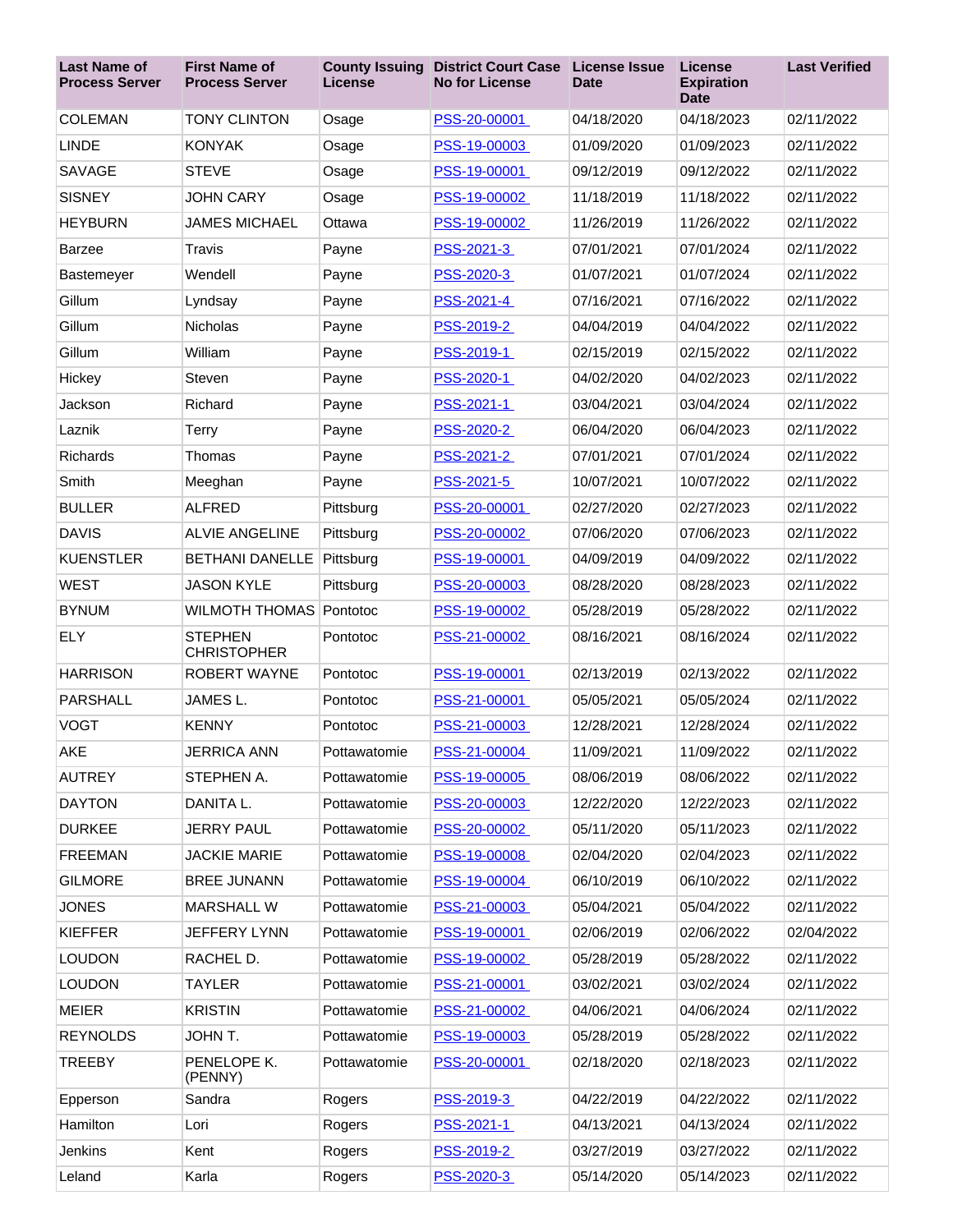| <b>Last Name of</b><br><b>Process Server</b> | <b>First Name of</b><br><b>Process Server</b> | License  | <b>County Issuing District Court Case</b><br><b>No for License</b> | <b>License Issue</b><br><b>Date</b> | License<br><b>Expiration</b><br><b>Date</b> | <b>Last Verified</b> |
|----------------------------------------------|-----------------------------------------------|----------|--------------------------------------------------------------------|-------------------------------------|---------------------------------------------|----------------------|
| Northweather                                 | <b>John</b>                                   | Rogers   | PSS-2020-6                                                         | 10/21/2020                          | 10/21/2023                                  | 02/11/2022           |
| Powell                                       | James                                         | Rogers   | PSS-2020-2                                                         | 02/11/2020                          | 02/11/2023                                  | 02/11/2022           |
| Testerman                                    | Dana                                          | Rogers   | PSS-2021-3                                                         | 08/26/2021                          | 08/26/2024                                  | 02/11/2022           |
| Wells                                        | Connie                                        | Rogers   | PSS-2019-4                                                         | 06/05/2019                          | 06/05/2022                                  | 02/11/2022           |
| Williams                                     | Kevin                                         | Rogers   | PSS-2020-4                                                         | 08/24/2020                          | 08/24/2023                                  | 02/11/2022           |
| Wylie                                        | John                                          | Rogers   | PSS-2020-5                                                         | 09/09/2020                          | 09/09/2023                                  | 02/11/2022           |
| <b>TROTTER</b>                               | <b>KATHY L</b>                                | Sequoyah | PSS-21-00001                                                       | 08/02/2021                          | 07/23/2024                                  | 02/11/2022           |
| <b>SANDERS</b>                               | <b>GARY ROBERT</b>                            | Tillman  | PSS-20-00001                                                       | 06/02/2020                          | 06/02/2023                                  | 02/11/2022           |
| <b>ALESSI</b>                                | <b>NATHAN</b>                                 | Tulsa    | PSS-2020-7                                                         | 06/04/2020                          | 06/04/2023                                  | 02/11/2022           |
| <b>BATES</b>                                 | <b>FRANK</b>                                  | Tulsa    | PSS-2021-4                                                         | 04/07/2021                          | 04/07/2022                                  | 02/11/2022           |
| <b>BOLLINGER</b>                             | LAQUITA                                       | Tulsa    | PSS-2020-11                                                        | 06/10/2020                          | 06/10/2023                                  | 02/11/2022           |
| <b>BRITTON</b>                               | <b>JEFFREY</b>                                | Tulsa    | PSS-2020-30                                                        | 12/09/2020                          | 12/09/2023                                  | 02/11/2022           |
| <b>BUCKNER</b>                               | <b>ELLEN</b>                                  | Tulsa    | PSS-2020-10                                                        | 06/03/2020                          | 06/03/2023                                  | 02/11/2022           |
| CARRASCO                                     | <b>RANDY</b>                                  | Tulsa    | <b>PSS-2019-7</b>                                                  | 03/14/2019                          | 03/14/2022                                  | 02/11/2022           |
| <b>CODY</b>                                  | <b>RYAN</b>                                   | Tulsa    | PSS-2020-6                                                         | 06/03/2020                          | 06/03/2023                                  | 02/11/2022           |
| <b>CONGLETON</b>                             | <b>JAMES</b>                                  | Tulsa    | PSS-2019-22                                                        | 08/29/2019                          | 08/29/2022                                  | 02/11/2022           |
| <b>COOK</b>                                  | <b>LINDA</b>                                  | Tulsa    | PSS-2019-16                                                        | 05/30/2019                          | 05/30/2022                                  | 02/11/2022           |
| <b>CORBIN</b>                                | <b>KEN</b>                                    | Tulsa    | PSS-2019-26                                                        | 10/17/2019                          | 10/17/2022                                  | 02/11/2022           |
| <b>DECKER</b>                                | <b>NICOLIN</b>                                | Tulsa    | PSS-2021-8                                                         | 04/14/2021                          | 04/14/2022                                  | 02/11/2022           |
| <b>DOHN</b>                                  | <b>CLAUDIA</b>                                | Tulsa    | PSS-2020-13                                                        | 07/01/2020                          | 07/01/2023                                  | 02/11/2022           |
| <b>DUARTE</b>                                | <b>CORY</b>                                   | Tulsa    | PSS-2020-15                                                        | 07/08/2020                          | 07/08/2023                                  | 02/11/2022           |
| <b>ENKELMANN</b>                             | <b>KURT</b>                                   | Tulsa    | PSS-2019-19                                                        | 06/27/2019                          | 06/27/2022                                  | 02/11/2022           |
| <b>FELIX</b>                                 | <b>SANDRA</b>                                 | Tulsa    | PSS-2021-14                                                        | 06/09/2021                          | 06/09/2022                                  | 02/11/2022           |
| <b>FORD</b>                                  | <b>CHESTER</b>                                | Tulsa    | PSS-2019-35                                                        | 01/16/2020                          | 01/16/2023                                  | 02/11/2022           |
| <b>GANTT</b>                                 | <b>CHRISTOPHER</b>                            | Tulsa    | PSS-2021-11                                                        | 06/02/2021                          | 06/02/2022                                  | 02/11/2022           |
| <b>GOWIN</b>                                 | <b>ANTHONY</b>                                | Tulsa    | PSS-2021-26                                                        | 10/13/2021                          | 10/13/2022                                  | 02/11/2022           |
| <b>GROMON</b>                                | <b>KIRILL</b>                                 | Tulsa    | PSS-2021-6                                                         | 04/07/2021                          | 04/07/2024                                  | 02/11/2022           |
| <b>HALE</b>                                  | <b>RONNIE</b>                                 | Tulsa    | PSS-2020-31                                                        | 12/09/2020                          | 12/09/2023                                  | 02/11/2022           |
| <b>HARRIS</b>                                | <b>KENNETH</b>                                | Tulsa    | PSS-2020-21                                                        | 09/02/2020                          | 09/02/2023                                  | 02/11/2022           |
| <b>HELLER</b>                                | <b>SCOTT</b>                                  | Tulsa    | PSS-2021-15                                                        | 07/07/2021                          | 07/07/2024                                  | 02/11/2022           |
| <b>JOHNSON</b>                               | <b>DONNIE</b>                                 | Tulsa    | <u>PSS-2021-12</u>                                                 | 06/02/2021                          | 06/02/2022                                  | 02/11/2022           |
| <b>JONES</b>                                 | LINDA                                         | Tulsa    | PSS-2020-34                                                        | 01/13/2021                          | 01/13/2024                                  | 02/11/2022           |
| <b>KING</b>                                  | <b>ROBYN</b>                                  | Tulsa    | PSS-2020-9                                                         | 06/03/2020                          | 06/03/2023                                  | 02/11/2022           |
| <b>LAFLIN</b>                                | <b>TERRY</b>                                  | Tulsa    | PSS-2019-5                                                         | 03/07/2019                          | 03/07/2022                                  | 02/11/2022           |
| <b>LICHTENEGGER</b>                          | <b>JOHN</b>                                   | Tulsa    | PSS-2020-16                                                        | 07/08/2020                          | 07/08/2023                                  | 02/11/2022           |
| <b>LOWEN</b>                                 | <b>MICHAEL</b>                                | Tulsa    | PSS-2019-8                                                         | 04/04/2019                          | 04/04/2022                                  | 02/11/2022           |
| <b>LOWRY</b>                                 | <b>MICHAEL</b>                                | Tulsa    | PSS-2020-29                                                        | 12/02/2020                          | 12/02/2023                                  | 02/11/2022           |
| <b>MOORE</b>                                 | <b>GREGORY</b>                                | Tulsa    | PSS-2019-36                                                        | 02/06/2020                          | 02/06/2023                                  | 02/11/2022           |
| <b>MORTON</b>                                | JAMES                                         | Tulsa    | PSS-2019-9                                                         | 04/04/2019                          | 04/04/2022                                  | 02/11/2022           |
| MULLENAX                                     | <b>LISA</b>                                   | Tulsa    | PSS-2020-3                                                         | 02/26/2020                          | 02/26/2023                                  | 02/11/2022           |
| <b>NAPIER</b>                                | IAN                                           | Tulsa    | PSS-2019-10                                                        | 04/04/2019                          | 04/04/2022                                  | 02/11/2022           |
| <b>NASSIF</b>                                | <b>JASEM</b>                                  | Tulsa    | PSS-2020-27                                                        | 10/28/2020                          | 10/28/2023                                  | 02/11/2022           |